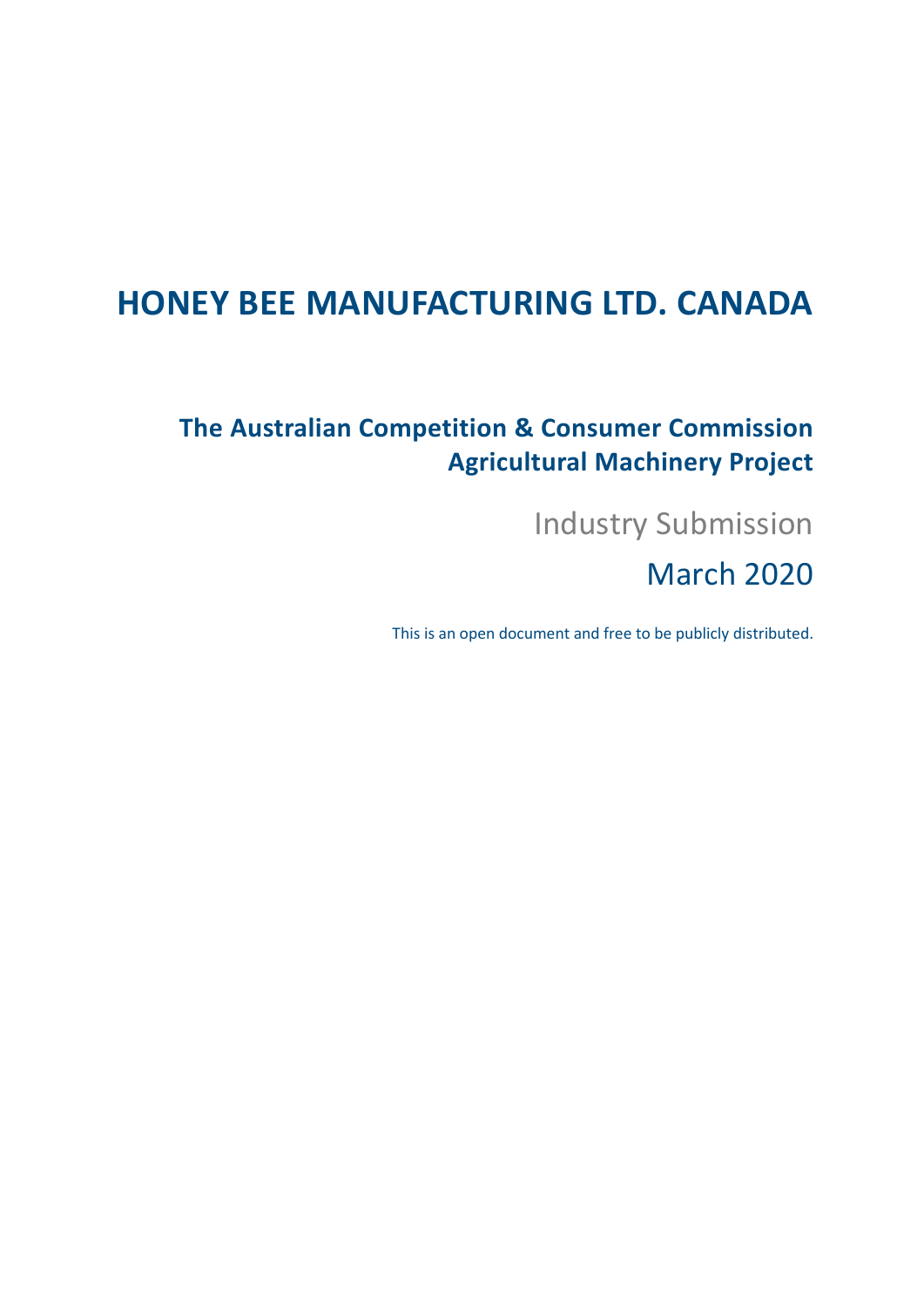# <span id="page-1-0"></span>Agricultural machinery: After-sales markets

[https://www.accc.gov.au/focus-areas/agriculture/agricultural-machinery-after-sales](https://www.accc.gov.au/focus-areas/agriculture/agricultural-machinery-after-sales-markets/discussion-paper-consultation)[markets/discussion-paper-consultation](https://www.accc.gov.au/focus-areas/agriculture/agricultural-machinery-after-sales-markets/discussion-paper-consultation)

### *The Australian Competition & Consumer Commission Agricultural Machinery Project*

*Date: 28 February 2020 – 5 April 2020*

Key Documents: *[ACCC Agricultural machinery: after-sales markets](https://www.accc.gov.au/system/files/Agricultural%20machinery%20-%20After-sales%20markets%20-%20Discussion%20paper%20-%2028%20February%202020.pdf) 319.51 KB*

*In February 2020 the ACCC released a discussion paper which identified a number of initial concerns about issues which may be harmful to competition and to purchasers of agricultural machinery, specifically that:*

- *access to independent agricultural machinery repairs is limited*
- *farmers may lack recourse in the event of a problem with their machinery*
- *agreements between manufacturers and dealers may limit access to repairs*
- *data ownership and management may raise privacy and competition concerns.*

*At the time of publishing the discussion paper, the ACCC has not formed a view about the prevalence of, or harm stemming from, the issues and practices outlined. The ACCC is seeking further information and feedback from stakeholders, via a survey and submissions, to better understand the extent of the concerns identified.*

## <span id="page-1-1"></span>Document notes

Honey Bee Manufacturing Ltd. [\[www.honeybee.ca\]](http://www.honeybee.ca/) is an Original Equipment Manufacturer [OEM] Short Line manufacturer of Agricultural quality whole implements, including Combine and Swather Headers, Tillage equipment and other products that serve farms in Canada and around the world. Honey Bee has about 160 employees and is active with innovative Intellectual Property [IP] that is developed in-house by our staff in conjunction with our customers. The Honey Bee brand is exported to all continents. Additionally, Honey Bee designs and manufactures products for Full Line OEM brands.

The ACCC project is very interesting to us on a few levels. Your four main points are very important to farmers, and you touch on a few other key aspects in your discussion document, one of which is equipment interoperability. Honey Bee is involved in promoting right to repair and right to interoperate internationally. This needs to be re-secured and protected in our cultures and laws. Thank you for your part in moving this forward.

In Australia, we are partnered with Muddy River Agricultural Pty Ltd who represent our products. We also work with them on new developments specifically for the Australian market.

Honey Bee exports products to 26 countries and understands the requirement for ease of access to part and repair information and the use of common parts that are more readily available globally. We often supply Computer Aided Design [CAD] files for local Computer Numeric Controlled [CNC] fabrication of parts to facilitate quick repair turnaround times abroad.

In Canada, agricultural equipment manufacturers are bound by law to supply repair parts for up to 10 years after a product is retired. At Honey Bee, we often supporting 20+ year old product. We do this intentionally, as we are owned by farmers and understand the value of long-lasting products and minimizing annual farm input costs, including equipment.

In the remainder of the document, I will address your paper in the sequence you have presented it. Thank you for the opportunity to speak into this effort.

Scott Smith/Engineering Dept.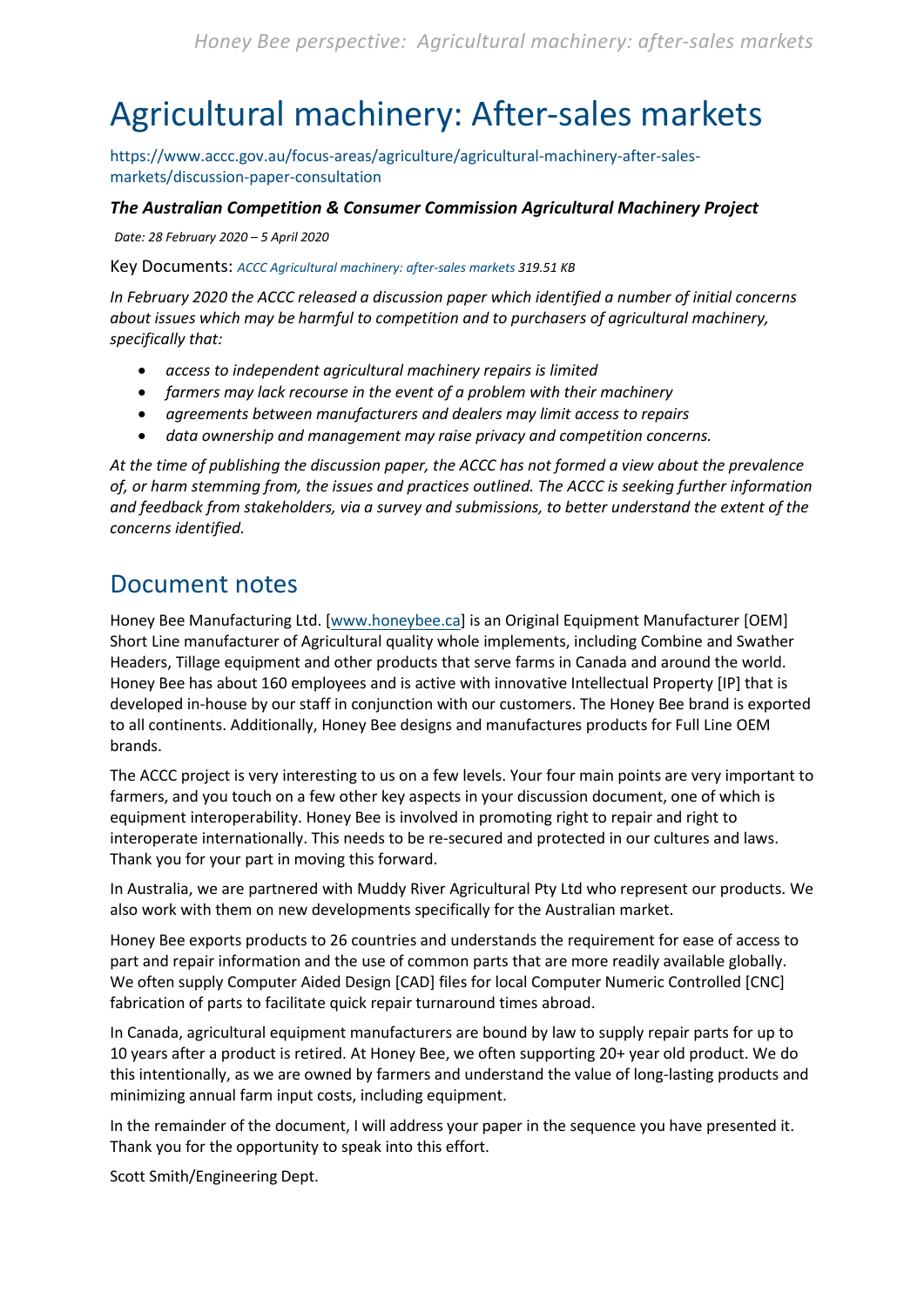## <span id="page-2-0"></span>2021 UPDATE

The original version of this paper was penned in March 2020.

At that time, actual manifestations of expected OEM behaviour had not been seen in the market. We knew it was coming, but had no tangle evidence of it to point to. This changed in July 2020, with the public release of the John Deere X9 combine.

Up until this release, any implement could be adapted to any piece of equipment. Farmers are always innovating on their farming practices and the resulting changes to their equipment. Smart players in industry will track this and meet the demand. With the release of the X9, for the first time in agricultural history, a company [John Deere] has taken the positon to create and release to market, a product that breaks the symbiotic relationship between the farmer, the innovative short line, and the equipment OEM.

This is known in the industry as the "brand purity push", where major OEMs go out of their way to ensure that only their brand is used on the farm. This pressure is exerted down to their independent dealers to present to the market. Many dealers were not open to this, and continued to offer other product offerings as demanded by the farmers.

To prevent this, OEMs are moving to use technology as a weapon against those who would prevent brand purity.

In western Canada, JD dealerships represent 65% of the market. For Honey Bee, the move to exclude us on JD products, will result in a loss of market opportunity to the same 65% value. To make this clear, on every other brand of combine sold, 95% of them are sold with a shortline header from a different company [e.g. Honey Bee, MacDon, etc.].

The shortline industry exists because we add value to the farm. If this wasn't true, we wouldn't exist. The same is true for independent repair. OEM dealers are not able to meet all the technical support requirements in a timely manner. The capacity is just not there. The skills to meet the shortfall exist in rural communities, adjacent to or on the farm.

In most countries, the agricultural industrial base is distributed between many small communities that benefit from the industry in many ways. As you will read below, this is true for Honey Bee also. Allowing and providing opportunity for all citizens, regardless of location, to participate in the economy is a must. When companies go out of their way to prevent this, action needs to be taken.

I applaud the ACCC for their work on this important matter, and hope this document helps you move closer to a solution for Australians.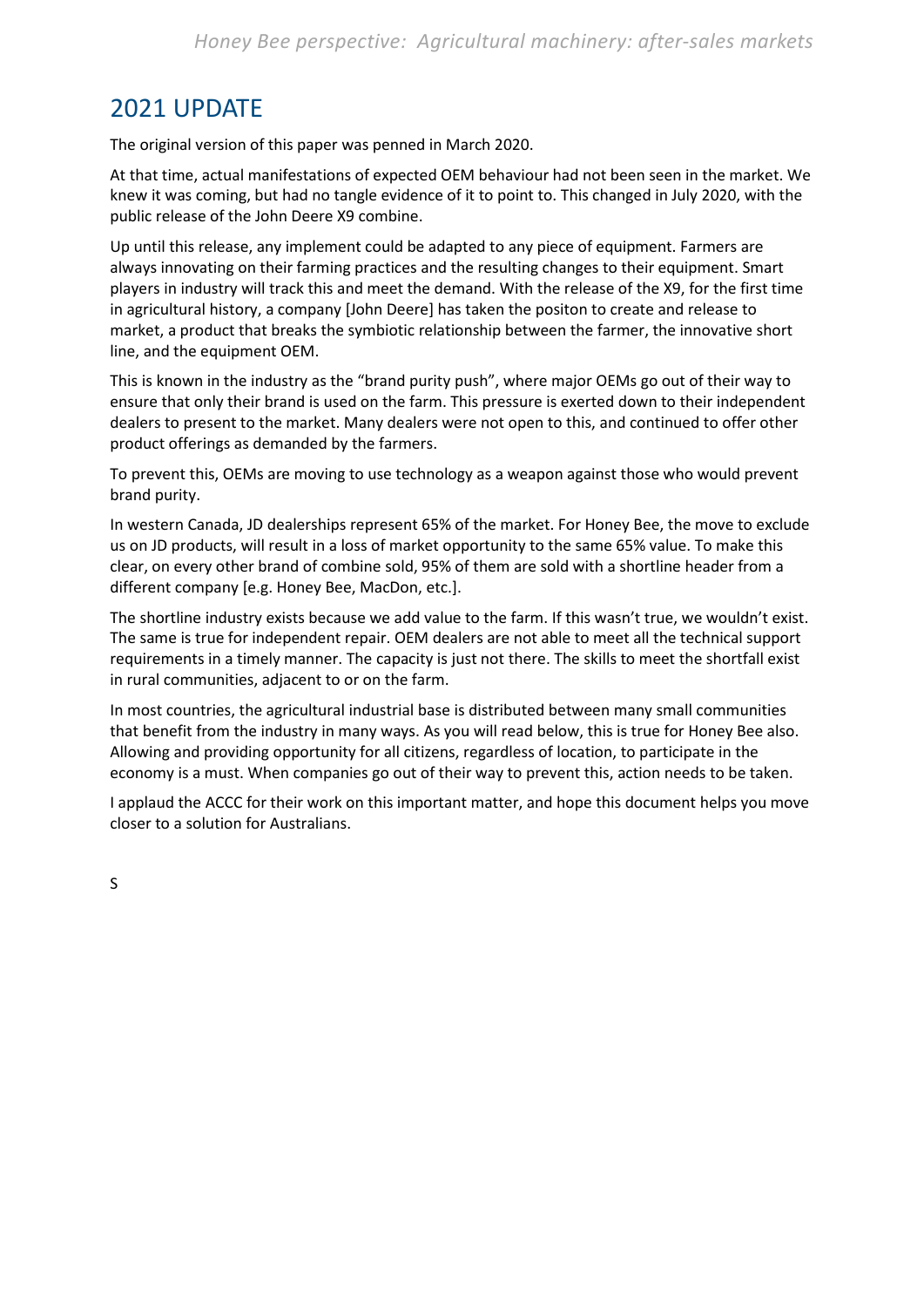## <span id="page-3-0"></span>Contents

| Intentional blocking of equipment interoperability raises competition issues 10 |
|---------------------------------------------------------------------------------|
|                                                                                 |
|                                                                                 |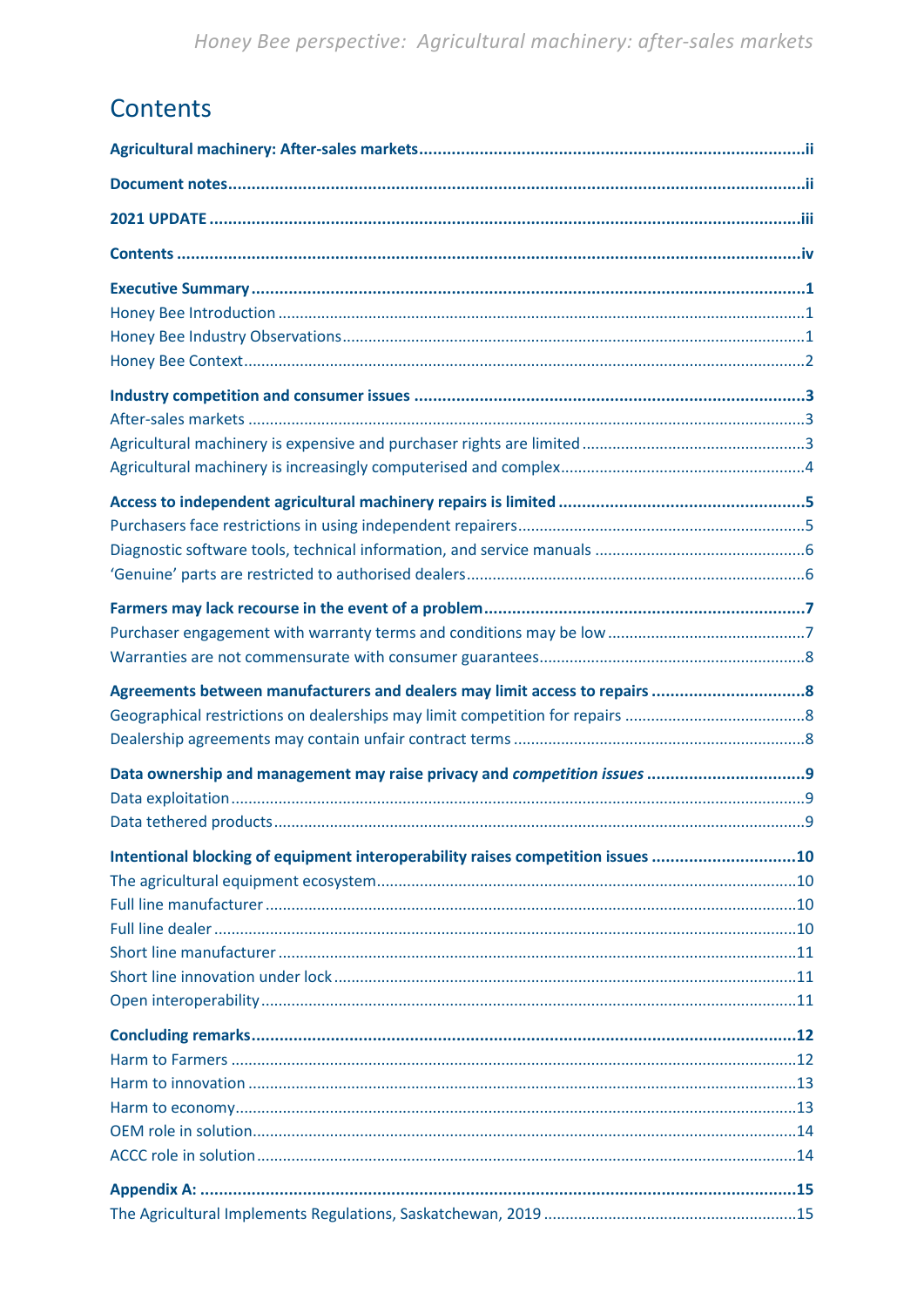## <span id="page-4-0"></span>Executive Summary

### <span id="page-4-1"></span>Honey Bee Introduction



Greg and Glenn Honey grew up on a farm in Bracken, Southwest Saskatchewan [100+ years in operation]. In 1979, they started building their own equipment to meet their own needs on their farm, the first major project being a 425 Horse Power tractor.

From a 67′ self-propelled swather to a power-unit sprayer combo, they built or adapted nearly everything that they needed for their farming practice. Naturally, the duo began marketing some of their products. The most popular among these was the Grain Belt Header, which offered increased capacity, better cutting, and better feeding. Its rugged and simple design also ensured that the product would be a staple on farms for years to come.

In the fall of 1987, the Grain Belt platform was growing in popularity, so they decided to make the move to Frontier, Saskatchewan. Their new location had enough space for increased production capacity and a product line expansion. Today, Honey Bee has over 100,000 square feet of production and warehousing space, enabling them to provide customers from around the world with a diverse offering of draper platforms for a wide variety of crops and conditions.

By Farmers for Farmers. Honey Bee is evolving the tradition of the draper platform from the Grain Belt and is setting its sights on the future through the new AirFLEX platform, which carries forward the simple robust design of the Grain Belt, while meeting the needs of today's producers. Honey Bee has come a long way from those days back on the farm. With a strong commitment to product research and development, Honey Bee's objective has always been to manufacture equipment that farmers want and are happy to own.

Honey Bee is a small company, with 160 employees from 9 surrounding rural communities in our area.

We are here[: https://goo.gl/maps/McMM4VcNAs5oWed27](https://goo.gl/maps/McMM4VcNAs5oWed27)

### <span id="page-4-2"></span>Honey Bee Industry Observations

This document is one of many that I have been compelled to write. Due to our recent [early 2019] awareness of factors seemingly beyond our control as a company to mitigate, we are forced into action to protect our right to innovate for our markets. The factors are those that are leading our industry towards an anticompetitive marketplace, due to positions being taken by key industry players to block 3<sup>rd</sup> party participation onto their product offerings. Honey Bee is considered a **Short Line Manufacturer** [**SLM**].

We are considered a Short Line manufacturer, because we offer a partial portfolio of products, in respect to the full offering available. **Full Line manufactures** [**FLM**] are able to offer a full product spectrum for the markets that they participate in. Both Full and Short Line manufactures are **Original Equipment Manufacturers** [**OEM**], because we both produce whole good products. Parts and accessory manufacturers are considered Aftermarket Manufacturers.

Short Line manufactures are represented in several industrial sectors, including: Agriculture, Construction, Oil/Mining, and Forestry. This document is valid for all these sectors, with our specific experience being in Agriculture. This document is written from the Agricultural perspective.

Implements are not stand-alone pieces of equipment. They require a host machine to act as the prime mover and control centre for the operator. SLM typically do not manufacture prime movers. SLM implements are mounted onto FLM prime movers via the provided physical and technical interfaces. Agricultural implements are either mounted or towed.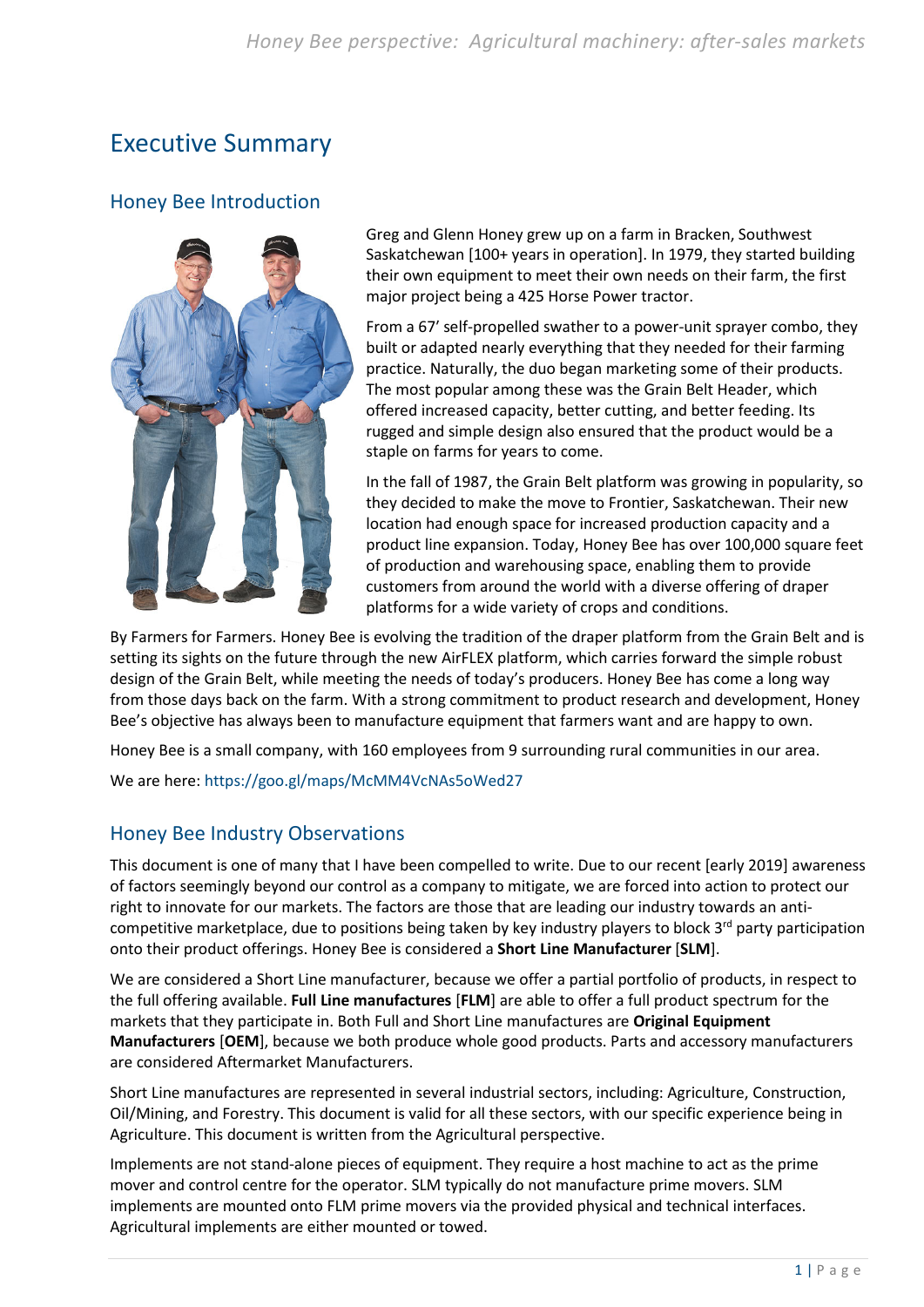Towed implements [tillage] have a very straight forward mechanical interface: a tow hitch. Electrical interoperability is generally supported with ISOBUS. There are some limitations on this, and proposed extensions known as [TIMS], are facing some OEM resistance.

Mounted implements [headers/fronts] have a more complicated interface with the prime mover, that include proprietary mechanical and system interfaces for secure mounting, mechanical, hydraulic, electrical and signal interfaces to the prime mover on-board systems. ISOBUS/TIMS are not used here and will not work here, due to very low latency requirements not met by the ISO standards today. Until recently, these interfaces were fairly straight forward and easy to reverse engineer. With the advent of embedded control systems, software and digital signals, reverse engineering is diminishing as an option and SLM are dependent on information, parts, and permissions from FLM to enable integrations onto their equipment.

The FLM decides to not make the required information, parts and permissions available to the SLM, then the SLM will be excluded from opportunity to exploit their innovations on equipment for sale in the market. The question of how this will happen has recently been answered as FLM have made corporate decisions NOT to extend the required information to the SLM participants, thus blocking SLM from participating in competition with the FLM offerings. This is primarily accomplished with the use of DIGITAL LOCKS AND KEYS.

The right to repair and the right to interoperate, both share some common issues. The ACCC has observed the repair aspects of the equation, and we would add to this, the interoperability variables.

### <span id="page-5-0"></span>Honey Bee Context

Agricultural equipment is big business where the larger OEM players are primarily located in the USA. Brands like John Deere, Case, New Holland, and Agco are joined by Claas, Versatile and others in manufacturing the motorized prime movers that all agricultural implements are mounted on or towed by, to perform work on the farm. The stated goals of these companies is to deliver on their SVA policies [shareholder value acquisition]. This is normal market economy behaviour and they are not faulted for this behaviour.

We all benefit from OEM equipment to get work done.

It's fair to say that most, if not all agricultural equipment and implement manufactures started on a farm, by farmers. Large equipment corporations have moved away from this to a greater extent, and participate in construction, mining, and forestry equipment. Their main business is engine driven machinery.

Historically, there has been a symbiotic relationship between equipment manufacturers, implement manufactures and farmers. All three parties have worked together to deliver products and solutions that facilitate the work of the whole. Repair information and parts were always readily available, and adapting implements onto equipment was straight forward work. Farmers have always innovated new farming practices and associated machinery modifications to deliver the results they wanted.

Today, we are seeing the addition of electronic technology to machinery. In some cases, this adds value for the farmer [auto steer and variable rate seeding]. In many cases, technology is added for the purposes of manufacturer benefits, at the expense of the farmer [OEM benefits, shortline and farmer pay].

For clarity, we are pro OEM equipment and open to useful technology application on the farm. The symbiotic relationship between equipment, implements and farmers is a necessity, and not optional. If anyone in this relationship becomes abusive, then we all feel the pain. Today, we are feeling the pain. ACCC is working towards a cure. Thank you.

So why is a Canadian company speaking into an Australian discussion? Due to similarities between our two nations, with respect to population size, industries, and rural extents, we often see Australian legislation and legal positions being referenced by our legislators as they investigate and modernize our laws. So, in effect, Australia leads by example in many discussions and considerations in Canada. This is not a matter of policy laundering, but rather like-minded intent. I believe this relationship is mutual and beneficial for our two nations. The variation of perspectives is valuable and healthy. We hope that our contribution here, brings value to the discussion. Honey Bee is not perfect, but we strive to address the farmer's interests. Some of what I discuss below are goals yet to be achieved, but on our radar to accomplish.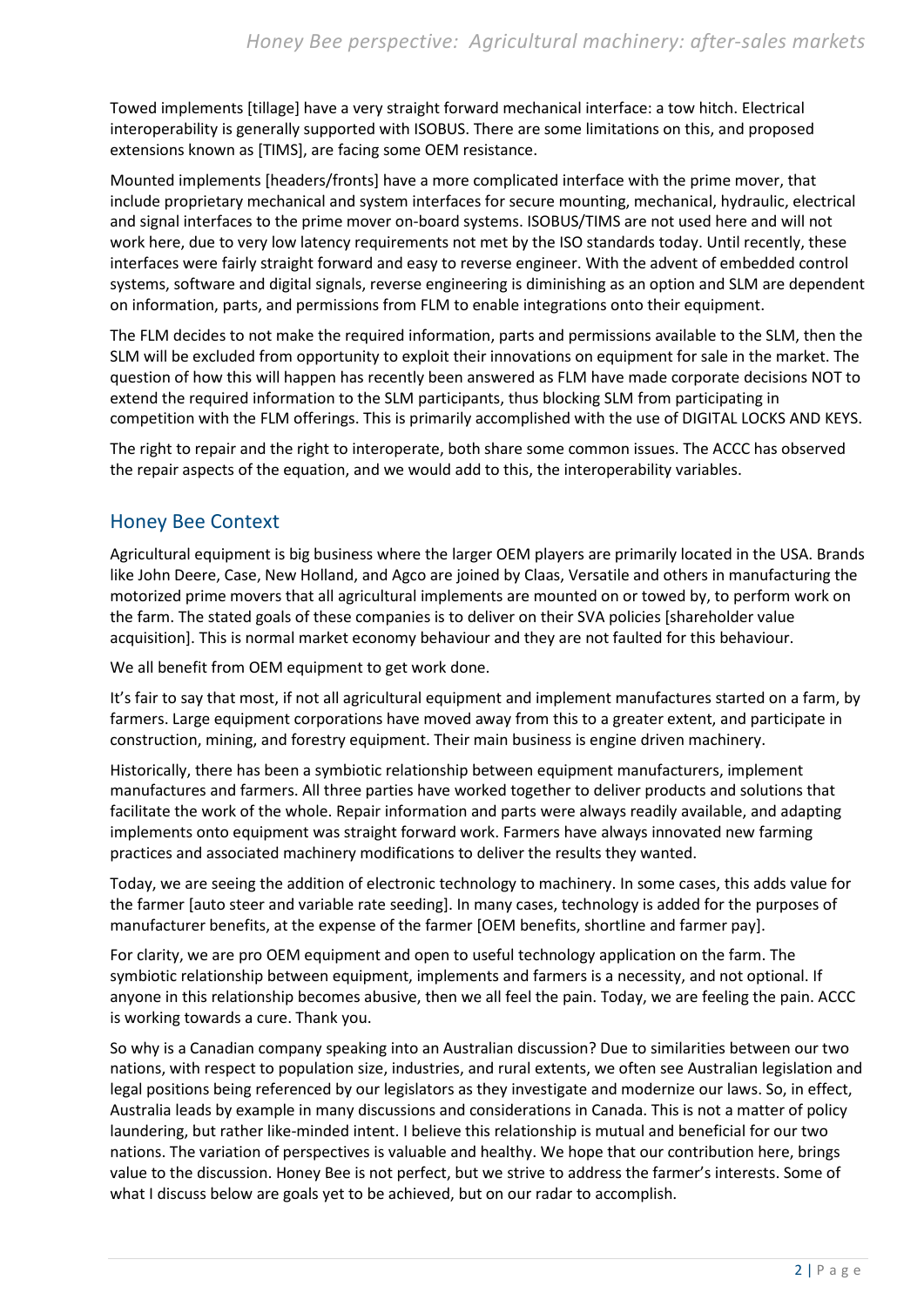## <span id="page-6-0"></span>Industry competition and consumer issues

## <span id="page-6-1"></span>After-sales markets

The items you raise here are common in Canada too, for the same reasons. Because of digital locks and keys used by the OEM [John Deere, etc.. ], there are many repairs that can be performed, but not completed without a special computer based tool. These "service tools" are required to unlock a system and "authorize" it to be returned to service. Sometimes, this means a calibration must be performed. Given that some system configuration and calibrations can be made from the operator's seat by the farmer, and others cannot, the question is why? For what purpose is this done?

Generally, I would suggest this is done to ensure the dealer technicians are in the loop on all service performed on a piece of equipment. Again, why? For answers to this, one can look to the responses given by the OEM and their dealer associations, in reaction to proposals for right to repair legislation. Typically, they will fight against right to repair and present several reasons why they oppose. Ultimately, this boils down to protecting their revenue streams, at the expense of the farmer. Another way of saying this is that OEMs are taking the farmer's profits for themselves.

The IP, technical and safety reasons they give are usually pretty shallow and contrary to historical precedent. Farmers perform time sensitive work and are dependent on windows of opportunity to perform work. Equipment failures and shut down of any required equipment is costly, any way you factor it. As a result, any impediment to affecting repairs is unacceptable in the whole. The reality is that stuff breaks. Its unavoidable. How we CHOOSE to react to that as an industry, is what impacts the farmer for better or for worse.

Designs can be as simple as possible, with foresight towards reparability and access to common parts. Or, they can be complex, proprietary designs with single sources for repair parts. Companies and their engineering departments decide this. At Honey Bee, we have chosen design to facilitate repair for our products. It is inevitable that some parts are custom castings, extrusions, or mouldings. These parts are limited to those of either high reliably assemblies [low to no failures], or assemblies, where the desired performance outweighs the value of a common part [e.g. moulded reel fingers].



Otherwise, our products are made from steel and can be replaced with new steel parts made from plate or tubing. Additionally, we break down major assemblies [like the frame], into smaller bolt together sections to allow repair/replace of one section that may get damaged at a lower cost [e.g. outboard frame extensions].

These are just some examples of our approach, and other companies like us that focus on the farmer's needs. All companies need to be profitable, but generally not at the expense of customer value delivered.

Logically then, all these issues would work themselves out in the wash of a free market economy and consumer choice. The problem

here is, that if the dominant equipment manufactures don't play this way, then any choice a farmer makes of brand selection will result in the same issues. Only legislation will set the rules for fair play. Which is why I choose to participate with this submission. Ownership needs to be repaired.

### <span id="page-6-2"></span>Agricultural machinery is expensive and purchaser rights are limited

This adds up to an unfriendly experience and diminished profitability for the farmer. Taken too far this could be catastrophic especially in times of climate change.

Purchase contracts must legally be explained and understood by a purchaser, prior to signature. However, modern equipment purchases now also include mandatory contractual agreement by the purchaser, in the form of "End User Licence Agreements" and restrictions in "Terms of Use" "contracts" that a farmer "signs" the first time they turn the key in their new combine [header] or tractor. There is no opting out.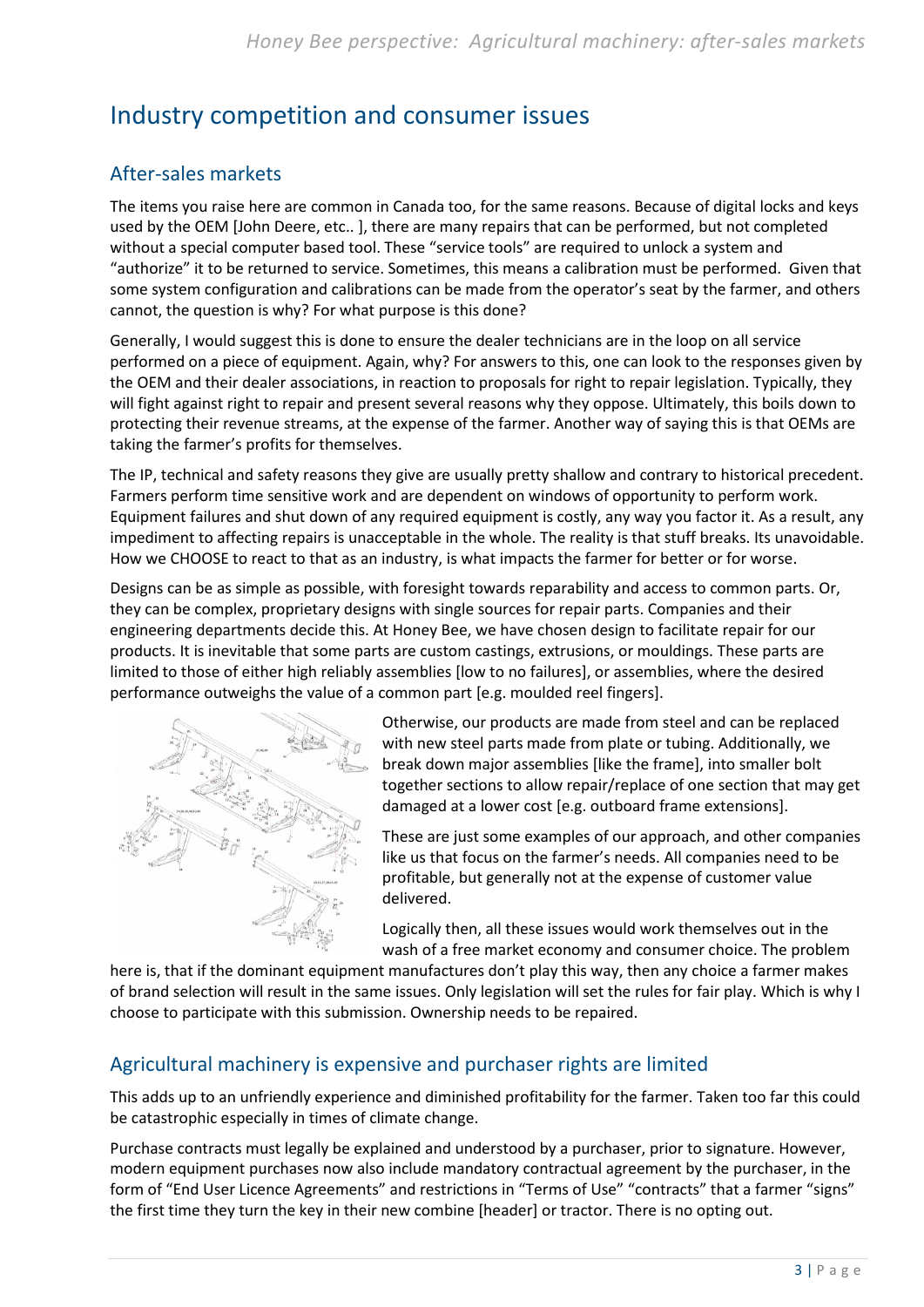Unfortunately, these auxiliary "contracts" lock the farmer out of the right to repair, modify, or reverse engineer for interoperability. The net result is that the farmer paid money, but does not secure all ownership rights over the useful life of the product.

This, fundamentally, is the root of all the issues this investigation will discuss. Instead of using IP law to protect their intellectual capital, they are just locking all the doors to the farmer, using what I call "private law". The opportunity for farmer innovation, and farm operational excellence, dies with this practice. Fundamentally it is anticompetitive.

### <span id="page-7-0"></span>Agricultural machinery is increasingly computerised and complex

Complexity is the new common denominator in modern products of all kinds. In farm equipment, the addition of complexity for the sake of technology that delivers low levels of value for the farmer, is not desirable. So why does it exist?

In the consumer electronics realm, complexity is used to deliver feature rich experiences for non-work activities. This is also now a common occurrence in our automobiles, but we can select to have it or not, as these technical options are functionally optional to the operation of the vehicle. They are optional features.

In agricultural equipment, the choices made by the designers is to make technology an integrated part of the equipment, that cannot be optioned out, or bypassed to continue work when it fails. This is unfortunate on several levels. Farm equipment is used for work, not a hobby or a casual pastime.

Ideally, non-critical functions provided by technology, should be implemented in a way that if they fail or are undesirable, they can be switched off and controlled manually. For the most part, this is not the case today. A technical failure, normally results in an equipment seizure in today's products.

Current implementations of technology in farm equipment is poor. Really poor. A 15 year old car has better systems design than current combines [headers] and tractors. This is starting to change with more automotive standards about to be released on farm equipment in the next few years. Some standards are used today, like CANbus. The way they are used is poor.

In a car, there will be at least 5 isolated bus circuits [communication paths] that are divided by function and importance. This way, a bad turn signal switch doesn't make you lose control of other key functions like steering, brakes and throttle control. In combines [headers] today, all systems are on ONE common CANbus, and that same turn signal switch failure will cause you to lose control of ALL the functions. This is an example I have seen with my own eyes.

Digging into the reason for this, I read the 5000+ page system troubleshooting manual for the combine. In it, I found the single CANbus and the over 50 controllers attached to it. The issue with a single CANbus is that a failure on it will also prevent the use of any diagnostic tools that read fault codes from the CANbus [like using the OBDII diagnostic port in your car]. The technology is less at fault, and more the design and implementation of it in a mission critical application of performing time sensitive work on the farm.

The lack of robust standards based and accessible technology on agricultural equipment is more of an issue than the complexity. When done right, complexity is managed though standardized and user available diagnostic tools. Contrary to this, the OEM position to create "walled garden" technical ecosystems on their products, leads to proprietary and locked systems with no access to the farmer. This "authorized use only" is another example of how ownership is broken. It needs to be repaired.

You have raised the issue of data interoperability and access on the farm. Don't worry, everything is good inside the garden of your choice. But you can only choose one garden… I cover this more in the last section.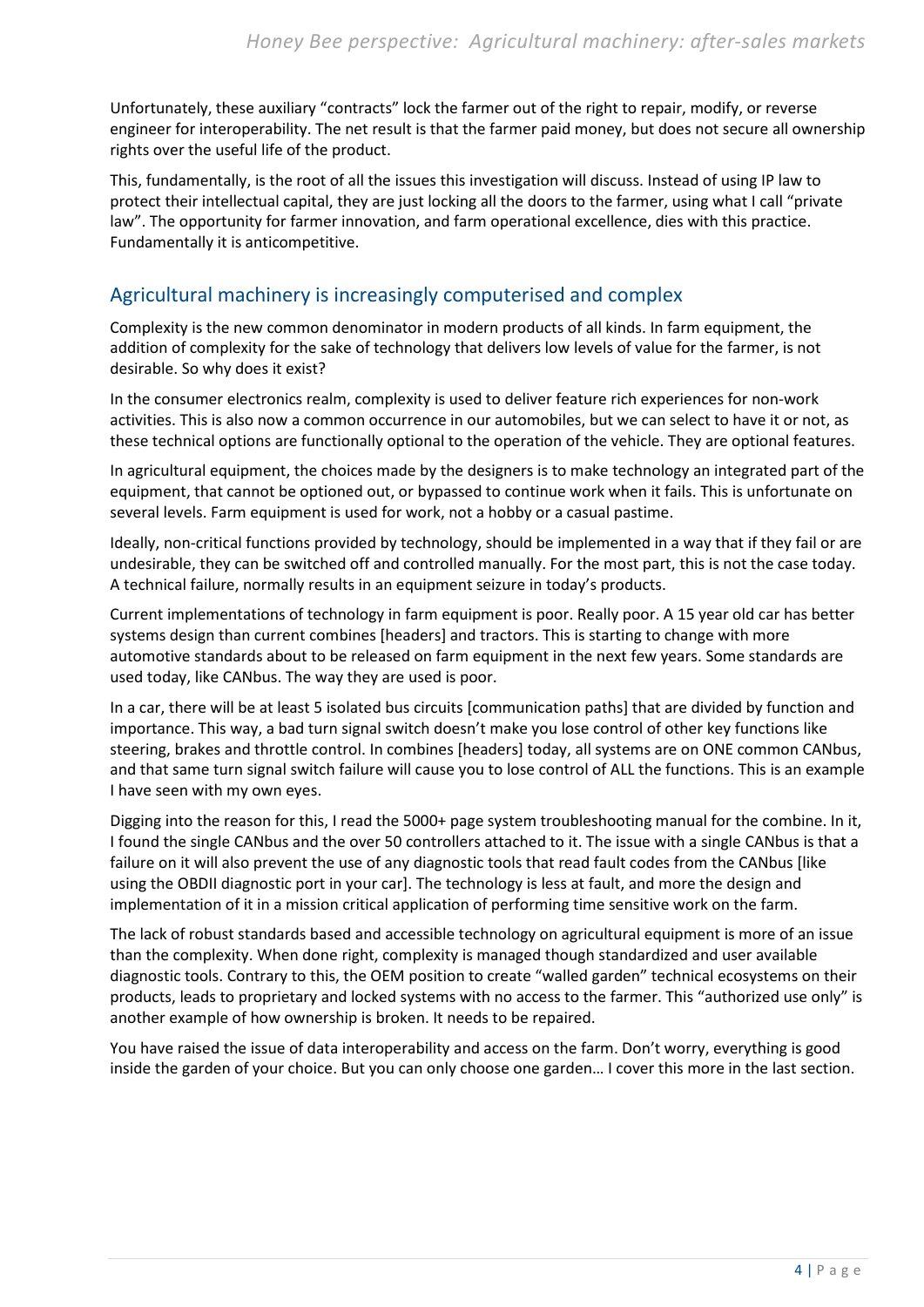## <span id="page-8-0"></span>Access to independent agricultural machinery repairs is limited

#### *ACCC Key points*

- *There are a number of barriers that prevent purchasers using an independent repairer to repair or service their agricultural machinery.*
- *Some manufacturer warranties restrict purchasers from engaging independent repairers during the warranty period and purchasers risk losing their warranty if they do.*
- *Most manufacturers restrict access to technical information and diagnostic software tools that are necessary to repair their machinery.*
- *Some manufacturers supply genuine parts exclusively to authorised dealers.*

## <span id="page-8-1"></span>Purchasers face restrictions in using independent repairers

### *Regarding: restricting access to diagnostic tools and information, repair information and machine parts to their authorised dealers.*

This is generally true across the board on large OEM equipment. Implement manufactures systems can be generally accessed with standard CANbus tools, but probably not in an easy way. That is to say, most implement controllers are using standard J1939 CANbus protocols and ISOBUS dictionary listed commands, that someone skilled in the art, could use commercially available tools to diagnose systems. The large OEM motorized equipment tends to be more proprietary and restricted in nature, with standard protocols in use but encrypted and dependant on OEM software tools to access. These tools are "authorized dealer use only" and not available to independent repair persons. There is some indication that 2021 onwards, some form of independent tool will be available as OEMs move towards automotive AUTOSAR implementations for better standardized access to diagnostic tools [autosar.org]. Nonetheless, this may only be to their internal benefit, and it is likely that legislation mandating the availability of these tools to independent repair providers will be necessary. I would expect this to look the same as the automotive equivalent legislation. Because AUTOSAR is coming into play, making a multi-brand diagnostic tool is possible.

Some repair information is available from OEMs today, but more detailed information that dealer service departments have access to is not. Again, the automotive legislations on this make it clear that independent repair must have access to the same info and tools as the dealers. All the required information already exists, just not shared. E.g. the cost to the OEM to make this happen is low.

Retail parts sales is generally not restricted, but as an independent shop, there is no wholesale scheme in place. Everyone other than the dealer is paying full retail pricing.

Another area to consider, is that as an independent repair shop, you must have the tools and information for ALL the brands you service, not just the one brand that a dealer might represent. This is due to non-standard diagnostic tools. In automotive, one tool often works on all vehicles. This may be one price to pay for independence… until diagnostic standards are in place for cross brand consistency [like automotive].

*Q: Is your warranty is voided because you installed an aftermarket part?* 

#### *A: Nope.*

*A good explainer from: [https://blog.tdotperformance.ca/guides](https://blog.tdotperformance.ca/guides/warranty-battles-oem-vs-aftermarket/) [/warranty-battles-oem-vs-aftermarket/](https://blog.tdotperformance.ca/guides/warranty-battles-oem-vs-aftermarket/)*

#### *If you live in USA:*

*If a dealership tells you that your warranty is voided because you installed a performance part… the dealership is basically breaking the law. In the United States, the Magnuson-Moss Warranty Act forbids manufacturers from:*

*"… asking consumers to use any specific brand of article or service in order to invoke warranty coverage."*

*And what does the Magnuson-Moss Warranty Act mean, exactly? It means that aftermarket parts which improve your vehicle's performance do not necessarily void your warranty. Unless the dealer can prove that the aftermarket part is the direct cause of a failure. If the reason behind a failure is not clear, the dealer may charge you to run diagnostics. If the aftermarket part is still not found to be connected to the problem, the dealer is required to reimburse you that diagnostics fee. The burden of proof is on the dealership and the manufacturer. And that's something to smile about! They have to prove, not just vocalize, that the aftermarket equipment caused the need for repairs before they can deny warranty coverage.*

#### *If you live in Canada:*

*The Consumer Protection Acts in each province are the Canadian equivalent to the Magnuson-Moss Warranty Act. The law in Canada also states that a manufacturer cannot require a consumer to use OEM parts under the threat of voiding warranty. This practice is referred to as "tied selling" and is in direct violation of the Canadian Competition Act due to its anticompetitive nature.*

*I am not sure what this looks like in Australia...*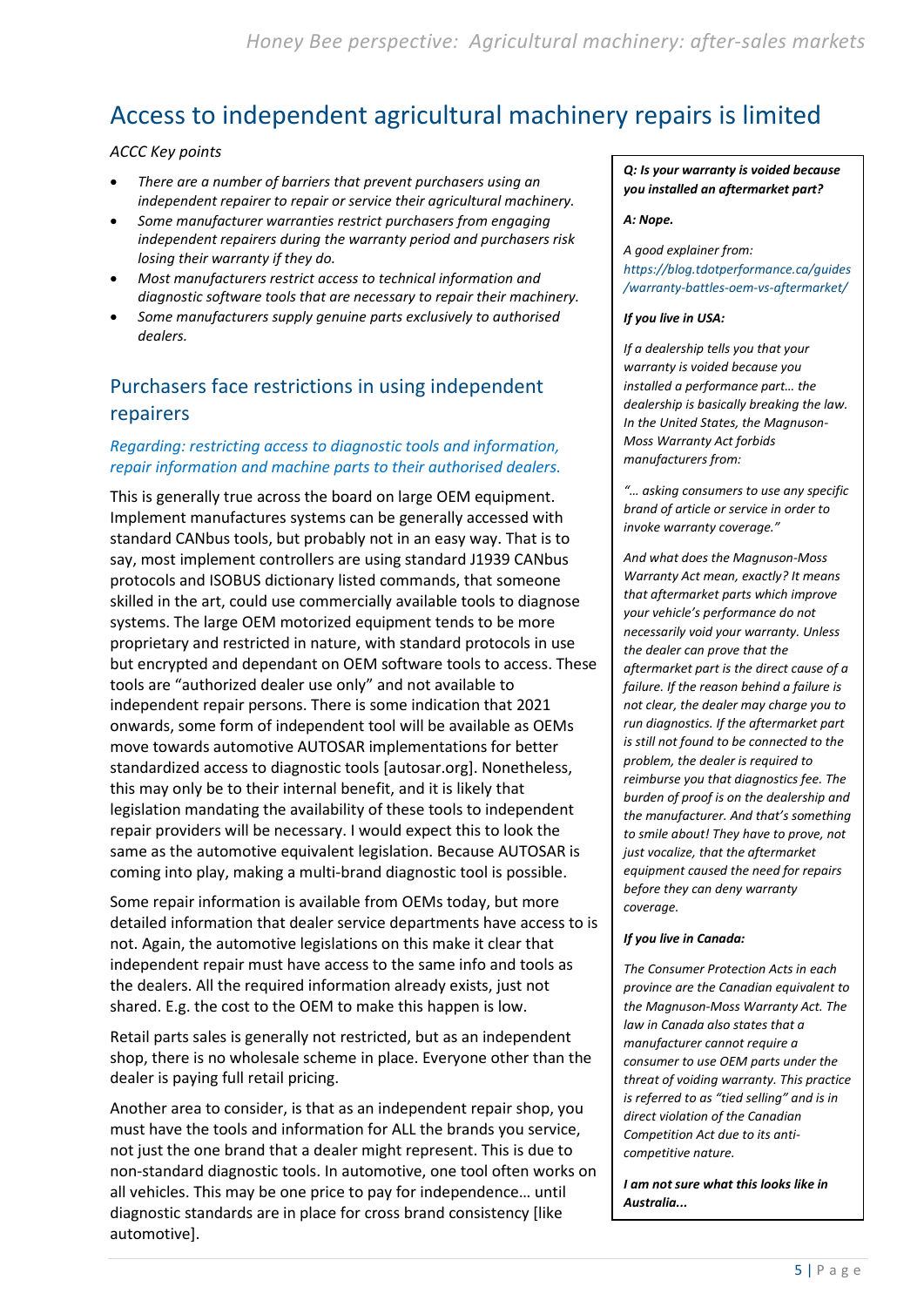#### *Regarding: voiding a machine's warranty if the purchaser uses an independent repairer.*

Warranty status after independent repair should not be impacted if correct parts are used. Correct parts does not have to mean "Genuine" parts. Parts cross reference to commodity part numbers when available, should be acceptable. The Honey Bee warranty, shown to the right, states in the limitations that we reserve the right to refuse warranty on bad repairs. We do NOT exclude any person or parts being used, only the quality of the repair. Warranty work must be claimed through a dealer [Canadian law I think], but can be performed independently. In our warranty, is a note about the operators manual. It contains basic important information on specification on service lubrications, etc. that must be followed. Simple things like the wrong grease or mixing grease will kill bearings. Evidence of this will prevent a claim, but not necessarily void our warranty. Our customers know that we are flexible on this. Some take advantage and others appreciate the focus on the customer's needs. This is probably truer for smaller implement manufacturers, than larger brands. If parts used in repair meet or exceed the original part, we generally do not have any issues honouring the warranty claim.

#### *Regarding: refusing to cover repairs undertaken by an independent repairer under warranty.*

Same as above. If done to good effect, we are happy. If poorly done with resulting and obvious damage, we would evaluate accordingly. This is equally true for a dealer and a farmer performed repair. Our warranty is not Carte Blanc.

### *Regarding: some manufacturers will not reimburse warranty repairs undertaken by an independent repairer.*

I am not aware of this, except in the case of repairs that MUST be "authorized" by the dealer computerized "service tool". In this case we are back on the discussion about the valid argument for allowing independent repair and availability of the necessary tools.

#### 6.2 - Warranty

The warranty is provided as part of Honey Bee's support program for customers who operate and maintain their equipment as described in this manual

Honey Bee Manufacturing Ltd. (Honey Bee) warrants your new Header to be free of defects in material and workmanship, under normal use and service. Obligations under this warranty shall extend for a period of 1 year (12 months) following the date of first use to the original purchaser and shall be limited to, at the option of Honey Bee, replacement or repair of any parts found, upon inspection by Honey Bee, to be defective.

#### **Warranty Claims**

The purchaser claiming under this warranty shall report a warranty claim to his Authorized Dealer. The dealer shall complete the claim, on the prescribed form online, for inspection by an authorized company representative. Warranty claims must be submitted online within 60 days of warranty expiration on the Honey Bee Manufacturing Ltd Claim Form (CFI).

#### **Limitations of Liability**

This warranty is expressly in lieu of all other warranties expressed or implied and all other obligations or liabilities on our part of any kind or character, including liabilities for alleged representations or negligence. We neither assume nor authorize any person to assume, on our behalf, any liability in connection with the subsequent sale of the Header.

This warranty shall not apply to any Header which has been altered outside the factory in a way that Honey Bee judges to affect its operation or reliability, or which has been subject to misuse, neglect, or accident.

#### **Operator's Manual**

The purchaser acknowledges having received training in the safe operation of the Header and that Honey Bee does not assume any liability resulting from the operation of the Header in any manner other than described in this manual.

### <span id="page-9-0"></span>Diagnostic software tools, technical information, and service manuals

Availability of diagnostic software tools [with digital access keys], dealer level technical information, and service manuals will be a mandatory requirement to enable independent repair. There are a lot of farms today, that have workshops bigger than any dealer. They are often fully equipped and staffed with people who have trained on agricultural equipment repairs. They are hindered only by the lack of availability to access the dealer level tools and information. When large farm equipment fails and must be transported some distance to a dealer for repair, it would not take long to pay for dealer tools with the savings on transport alone. Down time waiting for repair is a major expense for farms. The cost of repair is often much less than the revenue lost while not working with a critical piece of equipment.

### <span id="page-9-1"></span>'Genuine' parts are restricted to authorised dealers

I think this issue is less about "Genuine" parts and more about no alternate parts. We need to be real about the difference between sales volumes of combines[headers] vs. automobiles. More cars are sold each day, than major equipment in a year. It is probably unrealistic to expect 10 different suppliers of a John Deere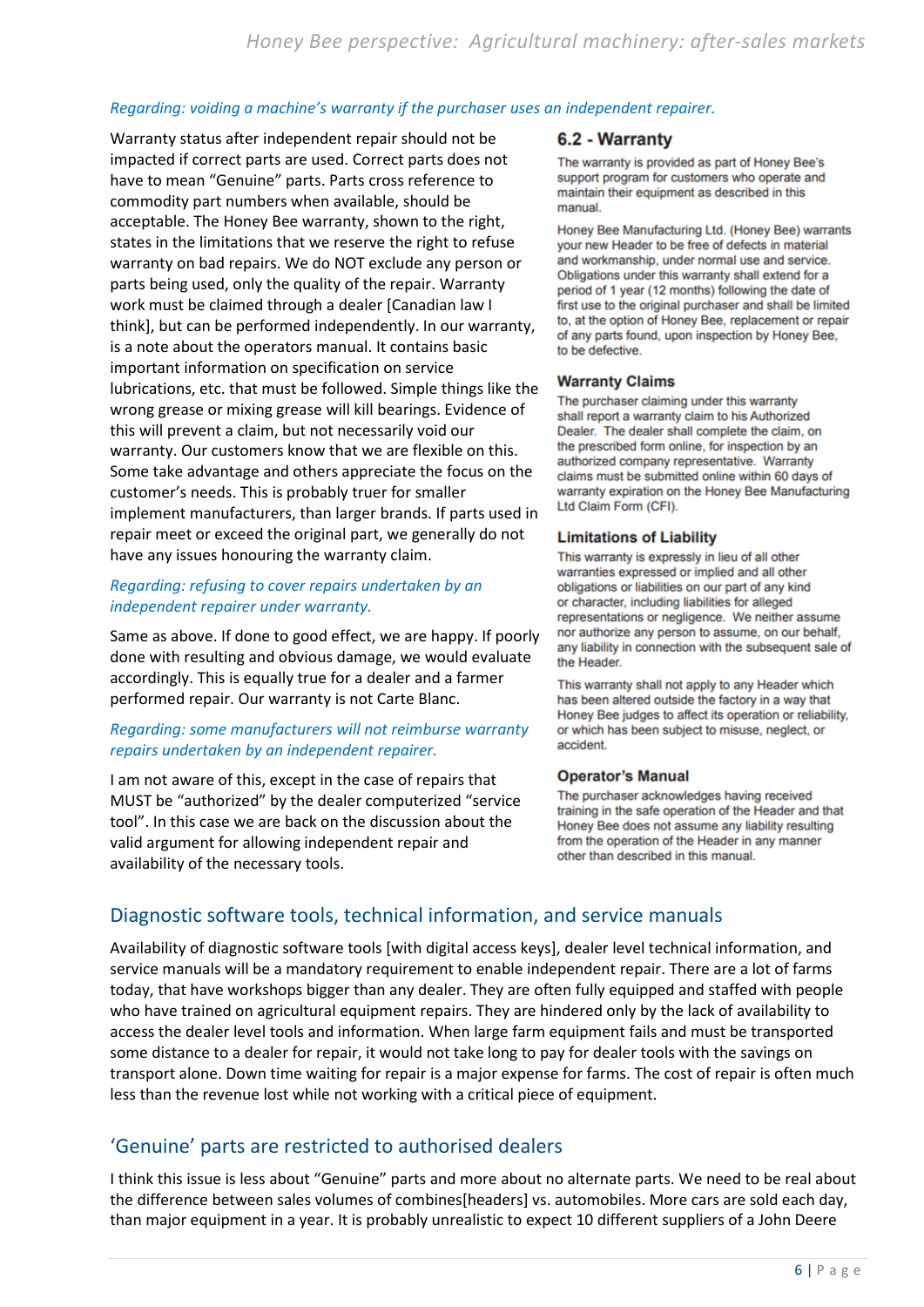gearbox that sells as a part 5 times a year. Modern equipment is highly integrated, which results in a lot of proprietary parts not seen on any other piece of equipment. However, this probably makes up no more than 20% of the parts on a unit and leaves about 80% of the parts requirement to either COTS [commercial off the shelf] parts or parts that can be repaired, or duplicated if desired. With the technology… even COTS parts may not work if they are electrical. This is due to the OEMs use of digital locks and keys to ensure dealer in the loop service/repair participation. Changing a light bulb on your equipment may require a dealer visit to "authorize" it on the system. This technically ensures a dealer repair revenue opportunity, as designed by the OEM.

In my opinion, this is anti-competitive behaviour, but it is unclear to me what legislation you have or need, that would address it. In this sense, "genuine" part, often means "dealer authorized part".

The most frustrating "genuine" part that farmers deal with is software. I will go out on a limb and suggest that 70% of equipment failures are related to a bad sensor or a software issue [or both]. Sensors are generally readily available and stocked on the farm [too common], but software only has one source. Either way, the dealer is the only one who can fix this. Sensors need "special" calibration and software only come from the OEM through the dealer. More on software later…

## <span id="page-10-0"></span>Farmers may lack recourse in the event of a problem

*ACCC Key points*

- *Agricultural machinery is a significant investment and a purchaser's recourse for faults is usually limited to the manufacturer warranty or paying for the repairs themselves.*
- *Manufacturer warranties provide purchasers with some protections, but these protections are limited and manufacturers have significant discretion on how to apply them.*
- *Purchasers may be unaware of their warranty's limitations.*

### <span id="page-10-1"></span>Purchaser engagement with warranty terms and conditions may be low

Time is money. Farmers may have to perform a non-approved repair to minimize the larger loss due to down time during key farm activities. Understood. In Canada, each province has an Agricultural Implements Act.

This summary from my province of Saskatchewan.

[https://www.saskatchewan.ca/business/agriculture-natural-resources-and-industry/agribusiness-farmers-and](https://www.saskatchewan.ca/business/agriculture-natural-resources-and-industry/agribusiness-farmers-and-ranchers/programs-and-services/regulations-and-guidance/agricultural-implements-act)[ranchers/programs-and-services/regulations-and-guidance/agricultural-implements-act](https://www.saskatchewan.ca/business/agriculture-natural-resources-and-industry/agribusiness-farmers-and-ranchers/programs-and-services/regulations-and-guidance/agricultural-implements-act)

*"The Agricultural Implements Act regulates the sale, lease and distribution of agricultural implements or parts in Saskatchewan. The Act works by legally requiring dealers to make available the parts and service you need for your implements.*

*The Act regulates:*

- *minimum terms of the warranty that you should receive from your dealer when you buy or lease new equipment;*
- *sales contracts for new and used agricultural implements;*
- *leasing of an implement from a financial institution;*
- *guidelines for emergency parts and service;*
- *the means to obtain compensation for loss or damages because of unavailability of parts or non-fulfilment of warranty; and*
- *licensing of dealers and registering of distributors.*

#### *If you fail to receive parts and service in a timely manner, you may be awarded compensation through the Act."*

I am not familiar with your Australian version of this, but ours covers the time sensitive nature of farm activities and the requirement to act quickly when repair is required, in or out of warranty. Dealers can only be licenced if they can meet the terms of this Act. Dealers pay the compensation to the farmer if they fail to meet the terms of the Act. The Act needs to be modernized for current market trends and practices.

Independent repair would only supplement this and not replace the dealer obligations under the Act. In this case, the dealer/OEM would need to honour independent repairs.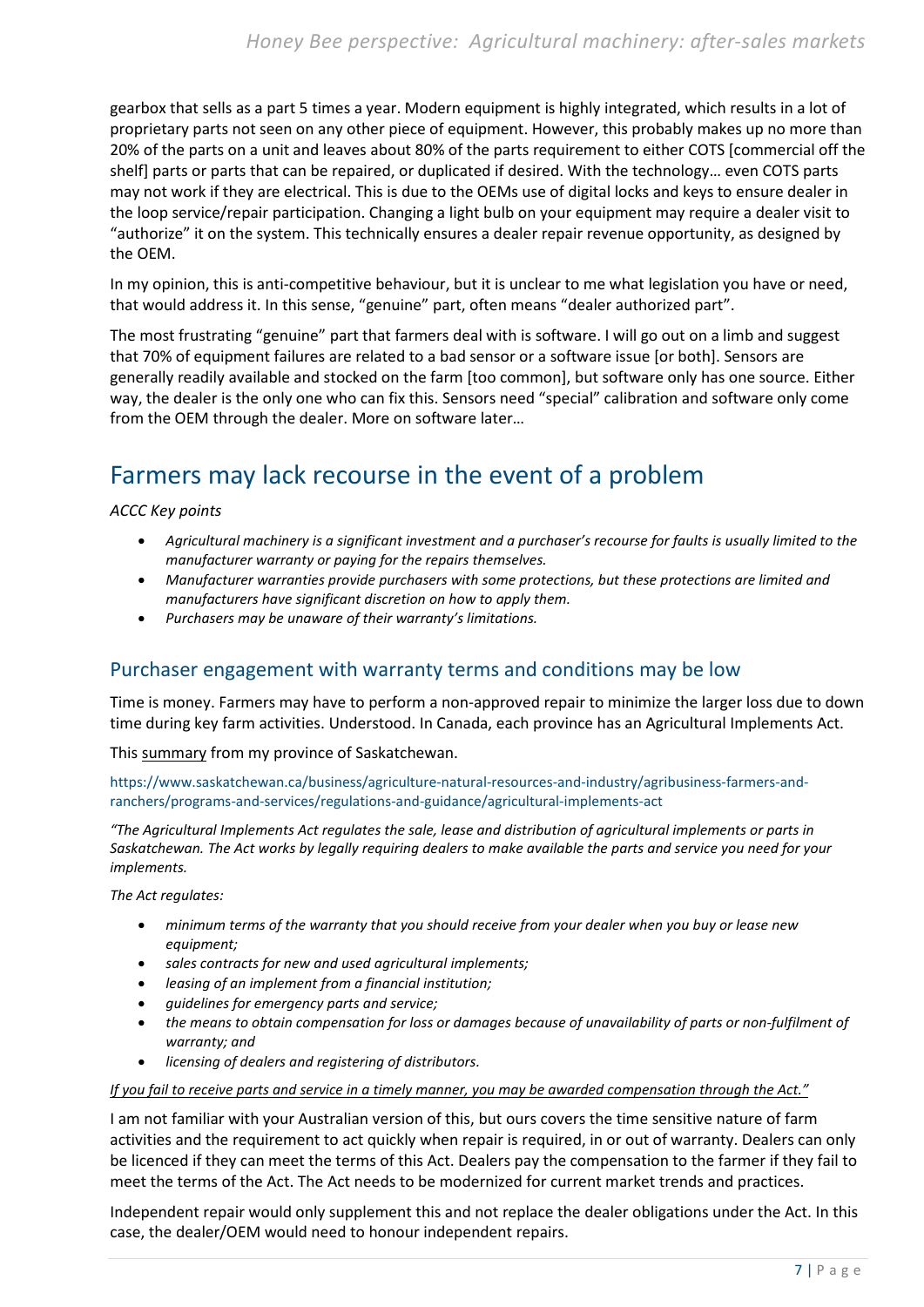### <span id="page-11-0"></span>Warranties are not commensurate with consumer guarantees

There are not, and they should deliver more, especially on the technical systems that OEMs tend to abandon and obsolete after about 5 years. OEMs are not held accountable today in modern legislation for planned obsolescence. The EU has recently mandated that large household appliances need to be designed for easy repair and have an expected life of at least 10-15 years. This used to be normal without laws.

Farm equipment is commonly a 6-digit capital purchase. Long service life [measured in operating hours] should be expected. 4-digit cost mobile phone purchases are driving a less disposable consumer culture, and Ag should get more life from their 6-digit cost equipment. With the low reliability of the technology on modern farm equipment, farmers are replacing their combines [headers], more often than their phones!

It's not just about the warranty, the durability and expected service life of farm equipment needs review.

## <span id="page-11-1"></span>Agreements between manufacturers and dealers may limit access to repairs

*ACCC Key points*

- *Contracts between manufacturers and dealers may limit the ability for local dealers to provide repairs.*
- *Dealership agreements may contain terms that unduly place the risks of providing repairs on local dealers.*
- *Some dealership agreements may prevent dealers competing to provide repairs to a manufacturer's machine outside a certain geographical area.*

Dealers take a lot of heat for the behaviour of the OEM. Any restrictions that a dealer imposes are generally related to the terms of the trading agreement between the OEM and the dealer. When dealers where independent and had only one or two outlets, this was more of an issue. Most OEMs now require that a dealer have a minimum of 5 outlets to be considered by a brand. This allows one dealer "brand" to generate more revenue from sales and service, due to economies of scale and shared inventory and other costs.

The larger challenge for dealers, is to secure enough technical staff to support their customer base. There is a constant shortage of dealer technicians to deliver timely service to the farms that they support as customers. This issue would be mitigated if independent repair, closer to the farmers, was facilitated.

### <span id="page-11-2"></span>Geographical restrictions on dealerships may limit competition for repairs

Dealer consolidation is a thing. Rural dealerships are almost gone in Canada. Independent dealers are rare today. Modern dealers locate on main logistics routes, which can be far from the farms they service. In Canada, I am not aware of geographical restrictions. In practice, many farms buy equipment from all over Canada and the USA. Like automotive, any service requirements must be met by any brand agent you choose to work with, and not just where you bought it. This is normal. Is this different in Australia?

### <span id="page-11-3"></span>Dealership agreements may contain unfair contract terms

Dealers have historically been free to represent the brands of their choice. Recently, this seems to be less true. Today, most dealers in Canada only represent one brand/colour and offer a very restricted off brand, short line offering. If another brand gets traded in on a new purchase, the off brand will usually be dealt out to the agent for that brand [or auctioned]. No service tools for other brands would be an issue to dealers too.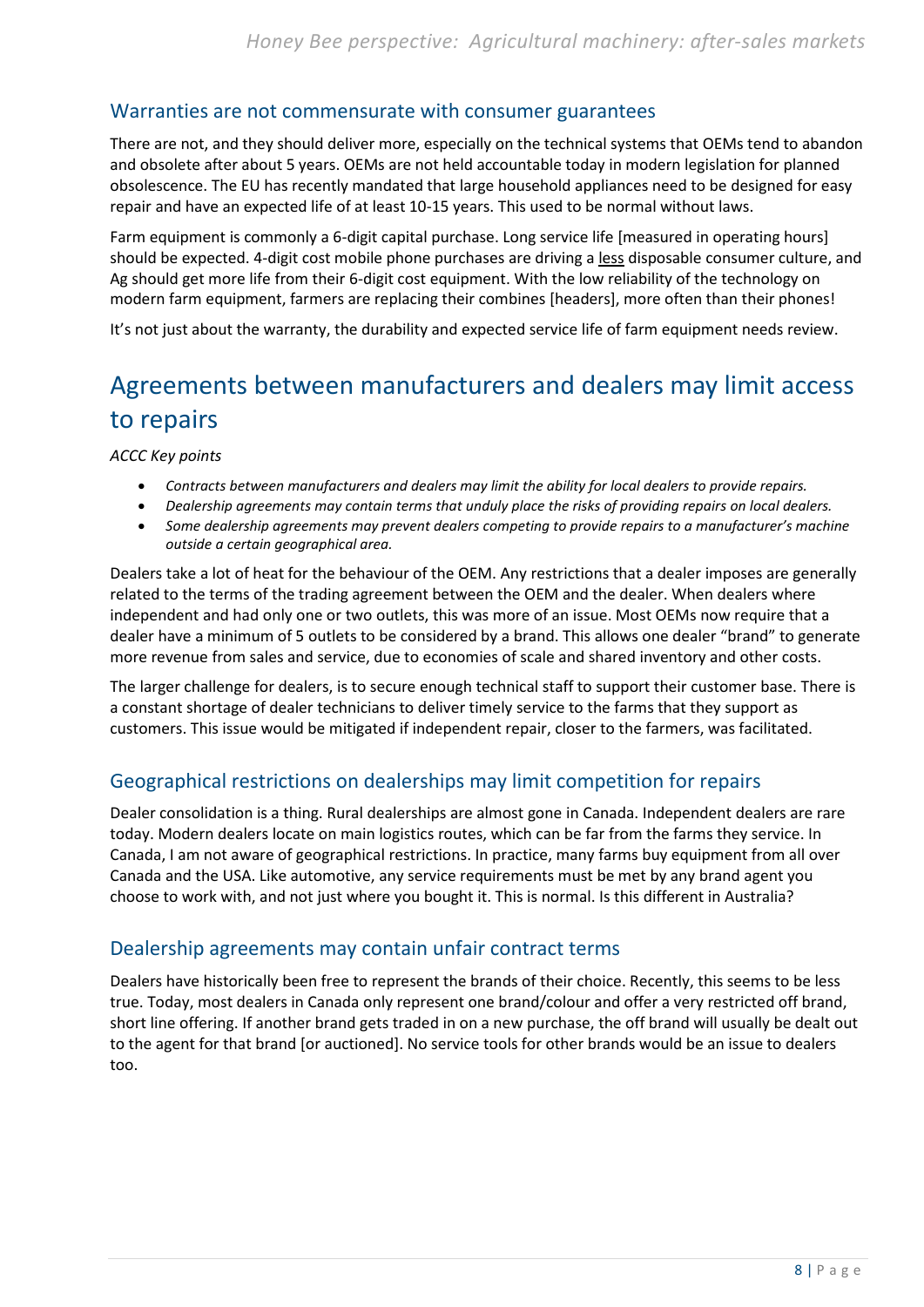## <span id="page-12-0"></span>Data ownership and management may raise privacy and *competition issues*

*ACCC Key points*

- *Agricultural machinery is becoming increasingly complex in its use of computer systems and data.*
- *There is significant uncertainty in the market around data ownership, control and rights to data in certain circumstances.*
- *The lack of any direct right to data may create a barrier to prospective purchasers considering different brands of machinery.*

### <span id="page-12-1"></span>Data exploitation

There are several areas of concern on the farm regarding data. Unauthorized capture of all equipment data is common via telemetry and mandatory dealer "service tool" visits. This links back to the "terms of use" and "end user licence agreements" that farmers CANNOT op out of. What the OEM chooses to do with farm business data is out of the hands of the farmer today. Essentially the OEM is controlling the equipment after the sale.

It's amazing that we are at a place, where another company deems rights on the intimate operating data of you company. Farms are companies. Their activities are private. You can't open their mail, but you can suck all their operating data from THEIR equipment and use it or sell it onwards to the highest bidder. Just wow…

Data privacy is a hot item these days in several countries for a reason, and yet the conversation does not seem to discuss farm data. The levels of exploitation of this data, to the detriment of the commercial farmer is wide reaching. Aggregated farmer data can be sold and move commodity prices. Decisive action needs to be taken in the form of legislated privacy protection and enforcement that includes farm data.

In your key points above, you state: *"There is significant uncertainty in the market around data ownership, control and rights to data in certain circumstances."* I don't see the uncertainty here. If your activities generate data, the data is yours. How can this be construed otherwise? Legally, this relates to ownership law and the lack of clarity today in privacy legislation. To the consumer or farmer, the issue is clear. OEMs take advantage of the lack of legal clarity. And they do so for profit, at the expense of the product owner. Again, Ownership is broken and needs to be repaired.

### <span id="page-12-2"></span>Data tethered products

Tethering, like "tied-selling", should be considered anti-competitive behaviour. Period.

Any attempt by and OEM to lock the farmer to a specific brand does not promote interoperability or data portability. I note that you are already discussing this in Australia, and this discussion should include farm equipment. This brings us back to the discussion of "walled garden" ecosystems. When an OEM builds a physical wall around their offerings, with the use of technology, the effect is real. The illusion is that it is for the benefit of the customer.

OEMs commonly require you to buy their specific software solution to evaluate your farm data for decision making and performance measurements. Often, you must BUY your own data from them to do so! This is possible because the data is in a proprietary format that can only be used by their software tool offerings.

We see this from seed and chemical companies too. You must commit to their seed/chemical products in order to access and use the data that the farm generates during seeding and spraying.

We are starting to see some data interoperability tools become available. These are "authorized" by the OEM and limited to participating partners. Not good enough!

There are plenty of standard data formats [XML comes to mind] that are open standards for much larger data sets than are generated on the farm. It is clear that the larger OEM will not take this position in absence of enforced legislation.

Interoperability goes beyond the data.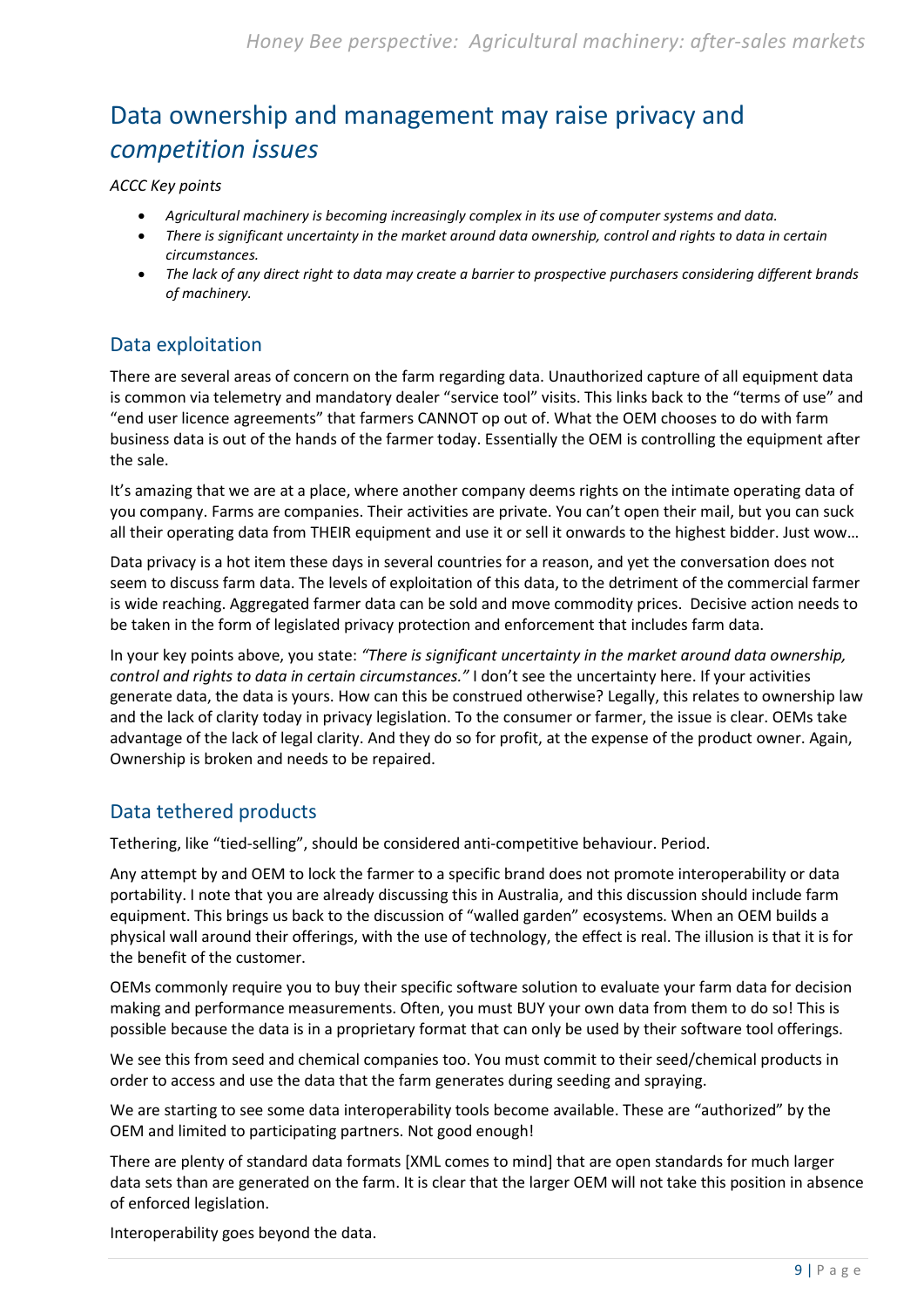## <span id="page-13-0"></span>Intentional blocking of equipment interoperability raises competition issues

### <span id="page-13-1"></span>The agricultural equipment ecosystem

Interoperability means that a Honey Bee harvest header can "plug-and-play" with the OEM combine. Historically this has been provided in a straight forward and obvious way, just like the way that a keyboard plugs into a computer. Today, we are starting to see encrypted digital interfaces on the OEM products that block us from connecting and operating our harvest headers on these OEM platforms.

Further, there is no technical information or parts forthcoming from the OEM to achieve the required adaptations independently of their direct involvement with Honey Bee engineering teams. The net result is "authorized use only". This is controlled by the OEM digital locks and keys that are unavailable to implement manufacturers. The vast majority of these machinery platforms are manufactured by companies in the United States and sold worldwide. For Honey Bee to continue to participate locally and globally on these platforms, we need to have the ability to connect the two and operate them in a straight forward manner.

Interoperability between different manufacturers of Ag products is key to successful innovation efforts in the Short Line industry. By nature, all Short Line products are hosted on 3rd party equipment. The mechanical and systems interfaces between the Short Line product and the host equipment is a key element of successful innovation and function. Below, we detail the main aspects that come into play in the relationship between Full Line and Short Line companies.

### <span id="page-13-2"></span>Full line manufacturer

Ag Full Line OEM manufactures a combine. It is sold to Farmers through a branded retail outlet, the Ag Equipment Dealer. Full Line manufacturers are the engines of industry. They are key players in all industrial sectors and provide the primary motive platforms to perform work. Their size and scope enable them to develop well integrated and functional equipment solutions that are the backbone for productivity and innovation in industry.

As capacities, functions, and reliability increase, technology is also increasing in the Full Line offerings. Advancements in technology application to heavy equipment has brought desirable advantages to industrial customers. The increased complexity of Full Line product offerings is the normal side effect of these technical advances. Technical advances provide competitive advantage that comes with the cost of development. Developers take measures to protect innovations for market opportunity to recover these costs. Historically, equipment sales have been the primary source of profit for the Full Line OEM. Increasingly, parts and the sale of farm data to 3<sup>rd</sup> parties, are adding significant revenue streams.

### <span id="page-13-3"></span>Full line dealer

A Farmer buys the Combine for the primary purpose of harvesting crops. A combine is primarily a "straight cut" crop harvester machine. "straight cut" implies that crop is directly cut and processed by the combine in a single effort. Otherwise, organic farms and others, still require cutting crop with a swathing machine and collecting/processing crop at a later date with a combine, after the crop has dried to the required state.

Equipment Dealers are almost always Full Line brand specific with some diversity in Short Line offerings. Dealers have a bound responsibility to provide complete and timely product support to Farmers for the equipment and other products they sell. This is not trivial and significant investment in people, parts, and tools is required to achieve this requirement. Dealer services are sold to the Farmer to recover the investment in their capacities to deliver these services. Key service responsibilities are legislated, which indirectly mandates the investment in service capabilities. Dealer market share is increasingly based on quality of service support to the Farmer. Parts and service sales is the primary source of profit for the OEM Dealer. Short Line implement sales is another [healthy margins].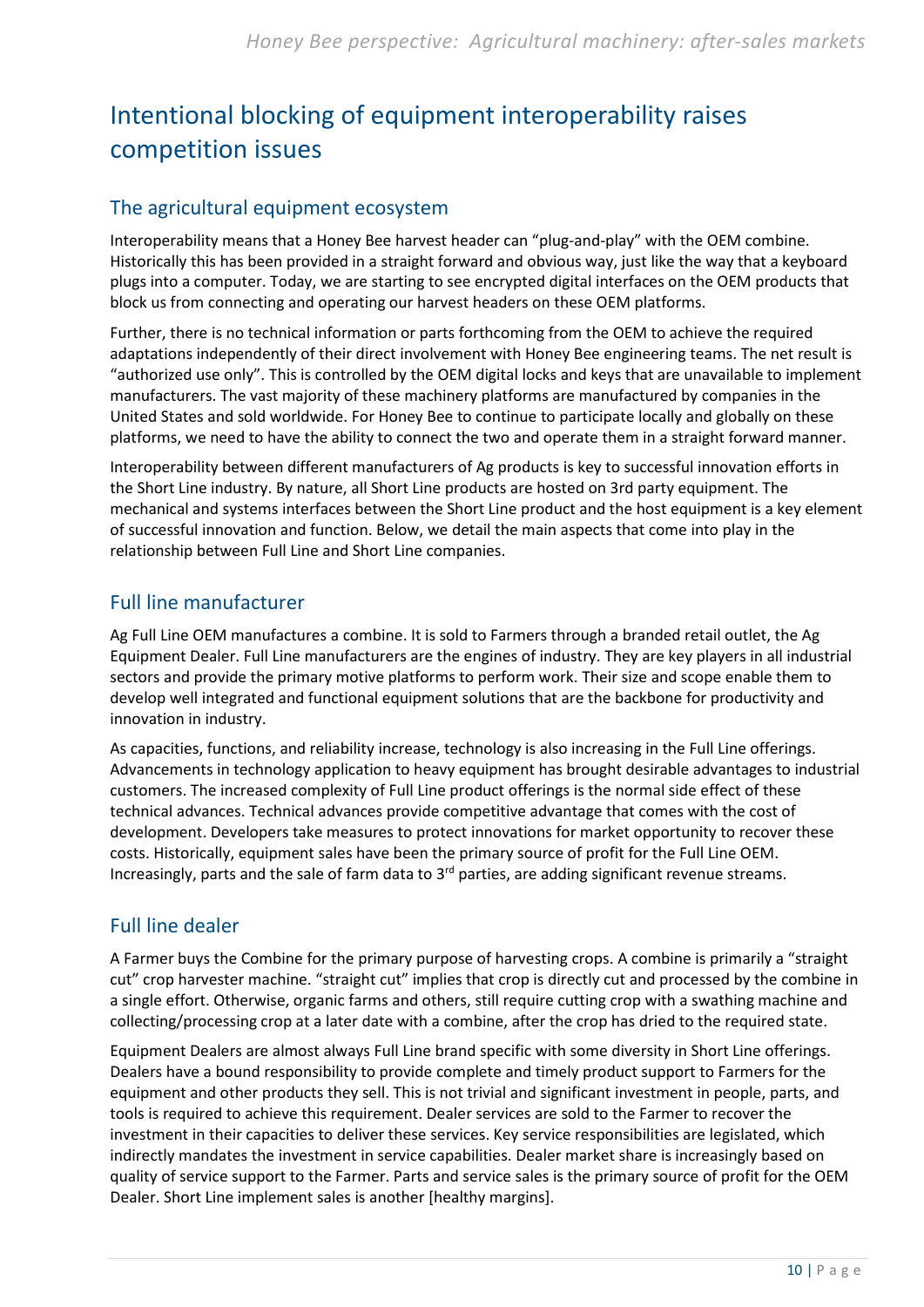## <span id="page-14-0"></span>Short line manufacturer

Ag Short Line OEM manufactures a combine header implement that mechanically is carried by the combine and powered by its hydraulic, mechanical and electrical supply. The Short Line header performs its specific harvest tasks in a different way that is available from the Full Line, and is dependent on interoperation with the OEM combine. The Short Line product may use the combine to perform other Ag functions, that are not available from the Full Line OEM. E.g. swathing with a combine.

A Short Line company seeks to provide solutions in the gaps of the main Full Line offerings. These gaps are related to cost, reliability, performance, weight, functions and features. For a Short Line to be relevant, the resulting products need to address specific Farmer requirements that are not currently met, in a way that is desirable. One of the main Farmers desires is that the Short Line equipment is "plug and play" with the Full Line host equipment.

Extensive modifications to the host, in order to achieve interoperability, are not desirable and compromise the Short Line offering in the market. Plug and play can be defined as the ability to mount an implement on the host machine and connect to existing interfaces for power and data with functions as expected. Any modifications to the host to achieve this are not attractive or allowed. Implement sales are the primary source of profit for the Short Line OEM.

### <span id="page-14-1"></span>Short line innovation under lock

In order for the Ag Short Line OEM to deliver this innovation, they are required to reverse engineer the Full Line OEM product to determine the required technical information to perform attached/interoperating hardware and embedded software innovation developments. Full Line OEM technical details for innovation on their platforms is not available from them. When asked, their policy is not to share. This is one fundamental difference between Ag and other platform products. Short Line developments on platform products are not supported by the platform Full Line OEM.

A missing element in the Full Line/Short Line equation is the availability of a Full Line equipment technical data package that provides the necessary information to facilitate integrations of Short Line product onto the Full Line host equipment. The result is that the Short Line must reverse engineer the host equipment and develop their own technical data package. This is time consuming, expensive and incomplete. Mechanical interfacing is less complicated than system interfacing. Host systems are black boxes for the most part, and difficult to decipher.

When the Full Line takes intentional actions to make reverse engineering economically unviable and, when relating to software, illegal, then the Short Line is limited in the ability to fully integrate with the host. Work around solutions are the common result. These are less desirable to the Farmer and diminish the value and opportunity of the Short Line in the market. The cost to the Short Line for reverse engineering efforts can be as high as the product development costs for the marketable result. These costs are becoming unsustainable for new products targeted for use with highly digital embedded Full Line hosts that have increasingly closed systems and undocumented interfaces.

### <span id="page-14-2"></span>Open interoperability

Legislation that MANDATES open interoperability is required to an open ecosystem that promotes the interests of the farmer. How this is done, and which technical standards are employed, can be developed by industry. Legislation will ensure that it is done and enforce if it is not. Without legislation, there is no enforcement. Honey Bee recently worked with the Competition Bureau of Canada [our ACCC equivalent] and got nowhere, because the legislation on any form of mandated interoperability does not yet exist. The anticompetitive behaviour had no legal context to apply. This will change and efforts are under way to update legislation to make this possible in future.

The OEM could easily provide interoperability on their products. We know this, because we have been interoperating for over 30 years at Honey Bee, without any major technical challenges. Recently, this has changed. The OEM moved to close off interoperability is being done to secure the full revenue stream for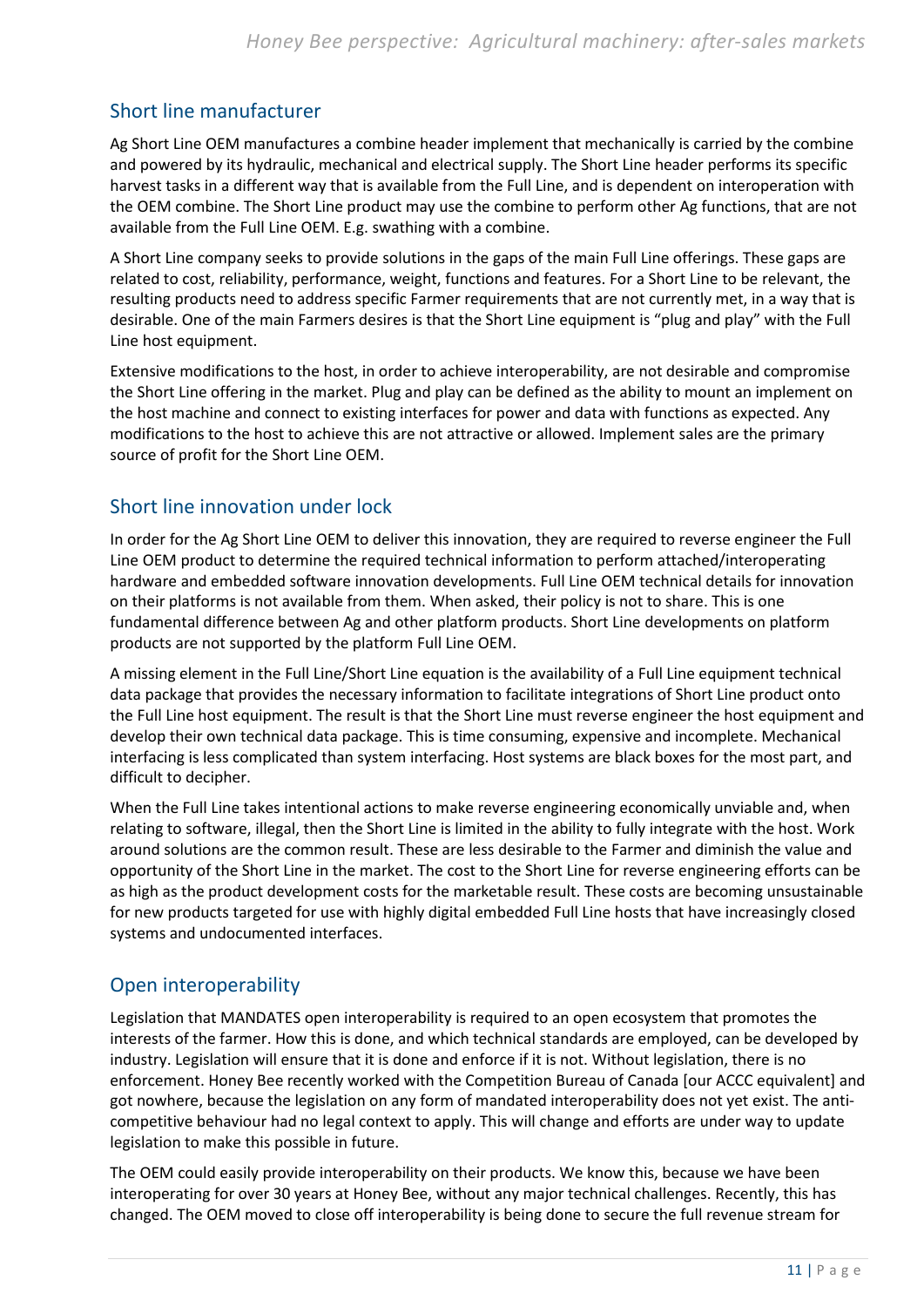themselves. This is happening at the expense of the short line/aftermarket industry and with the loss of productivity on the farm.

Open interoperability relates to open and/or standards based, mechanical, hydraulic, electrical, and software configurations that support innovative products, other than the host OEM, being fitted and operated on their platforms.

## <span id="page-15-0"></span>Concluding remarks

On the ACCC website introduction to this study, it stated:

*In February 2020 the ACCC released a discussion paper which identified a number of initial concerns about issues which may be harmful to competition and to purchasers of agricultural machinery, specifically that:*

- *access to independent agricultural machinery repairs is limited*
- *farmers may lack recourse in the event of a problem with their machinery*
- *agreements between manufacturers and dealers may limit access to repairs*
- *data ownership and management may raise privacy and competition concerns.*

*At the time of publishing the discussion paper, the ACCC has not formed a view about the prevalence of, or harm stemming from, the issues and practices outlined. The ACCC is seeking further information and feedback from stakeholders, via a survey and submissions, to better understand the extent of the concerns identified.*

I will wrap up this document with our comments in light of this opening statement.

### <span id="page-15-1"></span>Harm to Farmers

Farmers care most about farming. This involves several mechanically aided activities that result in the food we eat. 90% of the work on a farm is mechanical interaction with dirt. This is hard work and it needs to be performed within time and weather windows that cannot be altered. Missing these work windows, results in a loss of money and food. Farmers are not working with huge sales margins. Costs must be controlled to be viable over the life of the farm, not just the year we are in. Any factors that impact the farm operation in a negative way, can have long lasting consequences to the sustainability of a farm. Beyond the obvious performance indexes of measurement, there are less tangible and more impactful consequences that relate to farming becoming a wholly unattractive profession to next generations. When rights and freedoms to operate a farm become more and more constricting, the ability to attract continued participation may diminish. The alternative might be large commercial farm owners, that slowly diminish the number of farm owners to the point of no competition. At that point we all feel the harm.

A clear picture from Bloomberg Businessweek:

*Farmers Fight John Deere Over Who Gets to Fix an \$800,000 Tractor*

<https://www.bloomberg.com/news/features/2020-03-05/farmers-fight-john-deere-over-who-gets-to-fix-an-800-000-tractor>

*... "There's also a more obvious motive for [OEM] protecting proprietary software: money. Historically, the healthy profit margins of the parts and services units have helped smooth out earnings when demand for machines is down. For Deere and its dealerships, parts and services are three to six times more profitable than sales of original equipment, according to company filings. Farmers need to keep aging equipment running; that helped increase annual parts sales by 22%, to \$6.7 billion, from 2013 to 2019, while Deere's total agricultural-equipment sales plunged 19%, to \$23.7 billion. If a right-to-repair law pried open the parts and services markets to competition, Deere's cyclical balancing act could falter. Sanchez denies the company is fighting to protect a parts-and-services monopoly. "On the repair side, I would say we're all in," he says. "There's a significant number of tools that exist in the market and are available to any farmer without having to go through the dealer."*

*That's news to Jeremy Davis, owner of Firehouse Repair LLC in Palmer, one of a small number of independent equipment mechanics in central Nebraska. Before going out on his own in 2016, Davis worked for a decade at*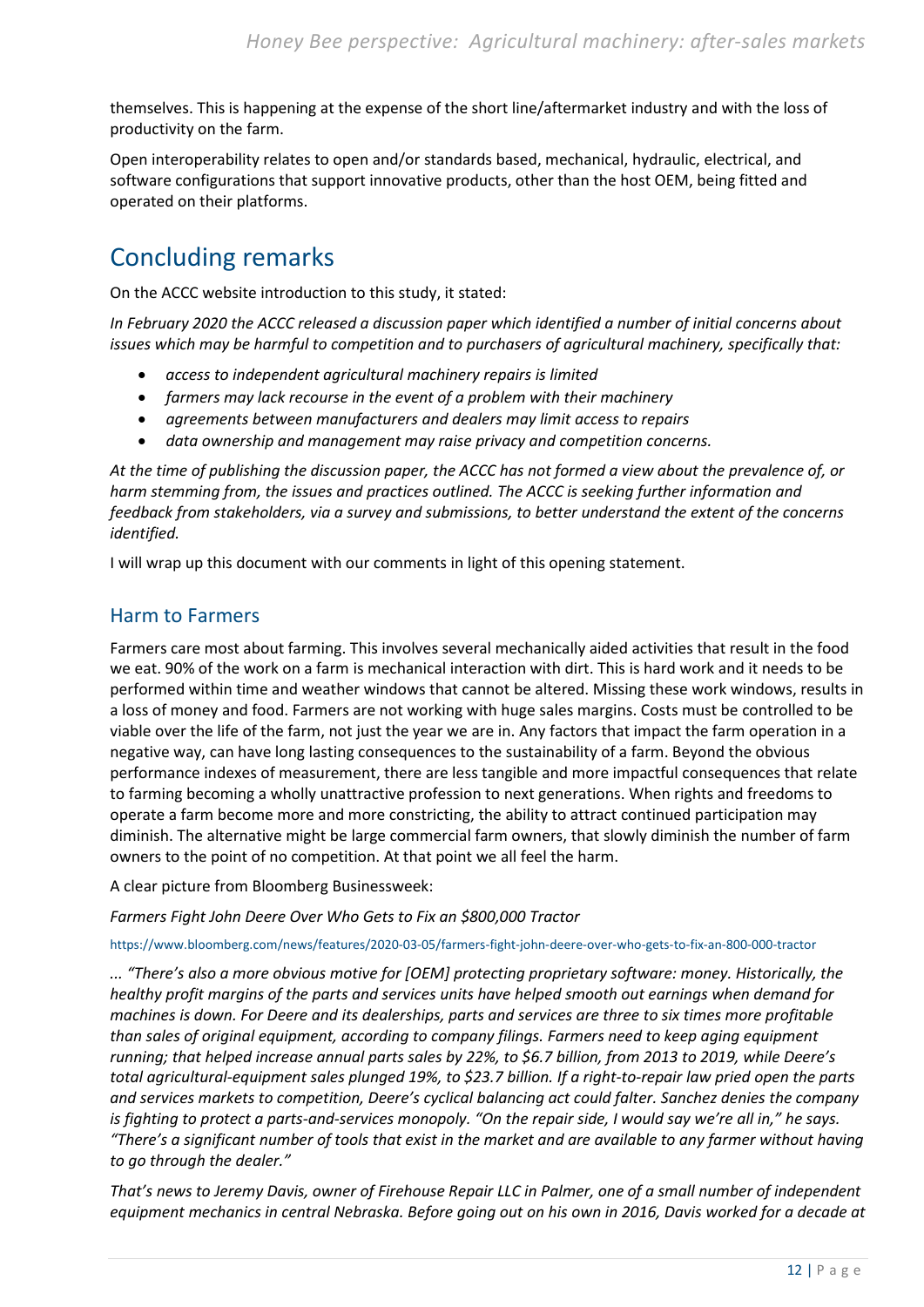*an equipment dealership, where "you take for granted you can get any software or service manual you need," he says. "Now it's really a struggle. We can't even get basic wiring schematics for particular brands."* 

*At least half the repairs Davis sees involve code faults triggered by emission-control systems. The faults render vehicles inoperable—a bit like a mouse incapacitating an elephant. He can replace the exhaust filters and particulate traps that throw a tractor's codes, but dealerships won't provide the software to restart it unless he or the owner hauls the machine in or pays for a mechanic to make a house call." …*

### <span id="page-16-0"></span>Harm to innovation

Farmers could be considered the original innovators. All farm equipment companies were started by farmers. Inventing new ways to perform the work of farming has always been a part of the farm. Tinkering, designing, modifying, all towards improving the performance and reliability of farm tools. Farmers pick the "best of breed" equipment to best meet the needs of their specific crops, location, environment and desired performance. Locking farmers out of participation on agricultural equipment is a big mistake. Beyond repair, innovation should be our main driver for ensuring that farmers continue to contribute to the industry in practical ways. Food is only one of many contributions that farmers make to our nations. Farms and the farm industry are economic drivers in rural communities, globally.

There are thousands of short line manufacturers for every major OEM. They are not subsidized and would not exist if they did not have purpose. Farmers need to have a choice in the tools they use to best meet their needs. Failing to provide this will limit our ability to grow our agriculture output to feed the worlds growing population.

### <span id="page-16-1"></span>Harm to economy

Economies want stability but seek disruption. Standing still while other nations are moving forward is going backwards. Encouraging economic growth must encompass all willing participants. Independent repair is one of the ways that rural communities can participate in the national economy. Legislation should promote willing participants to follow their interests in creating jobs and delivering service, wherever they are located. All economies benefit from more doers and not just buyers…

Aaron Perzanowski describes it best in his discussions on the tethered economy.

*The Tethered Economy* a paper by Aaron K. Perzanowski

#### [https://scholarlycommons.law.case.edu/cgi/viewcontent.cgi?article=3052&context=faculty\\_publications](https://scholarlycommons.law.case.edu/cgi/viewcontent.cgi?article=3052&context=faculty_publications)

*"Abstract: Imagine a future in which every purchase decision is as complex as choosing a mobile phone. What will ongoing service cost? Is it compatible with other devices you use? Can you move data and applications across devices? Can you switch providers? These are just some of the questions one must consider when a product is "tethered" or persistently linked to the seller.* 

*The Internet of Things, but more broadly, consumer products with embedded software, are already tethered. While tethered products bring the benefits of connection, they also carry its pathologies. As sellers blend hardware and software—as well as product and service—tethers yoke the consumer to a continuous post transaction relationship with the seller. The consequences of that dynamic will be felt both at the level of individual consumer harms and on the scale of broader, economy wide effects.* 

*These consumer and market-level harms, while distinct, reinforce and amplify one another in troubling ways. Seller contracts have long sought to shape consumers' legal rights. But in a tethered environment, these rights may become non-existent as legal processes are replaced with automated technological enforcement. In such an environment, the consumer-seller relationship becomes extractive, more akin to consumers captive in an amusement park than to a competitive marketplace in which many sellers strive to offer the best product for the lowest price.* 

*At the highest level, consumer protection law is concerned with promoting functioning free markets and insulating consumers from harms stemming from information asymmetries. We conclude by exploring legal options to reduce the pathologies of the tethered economy."*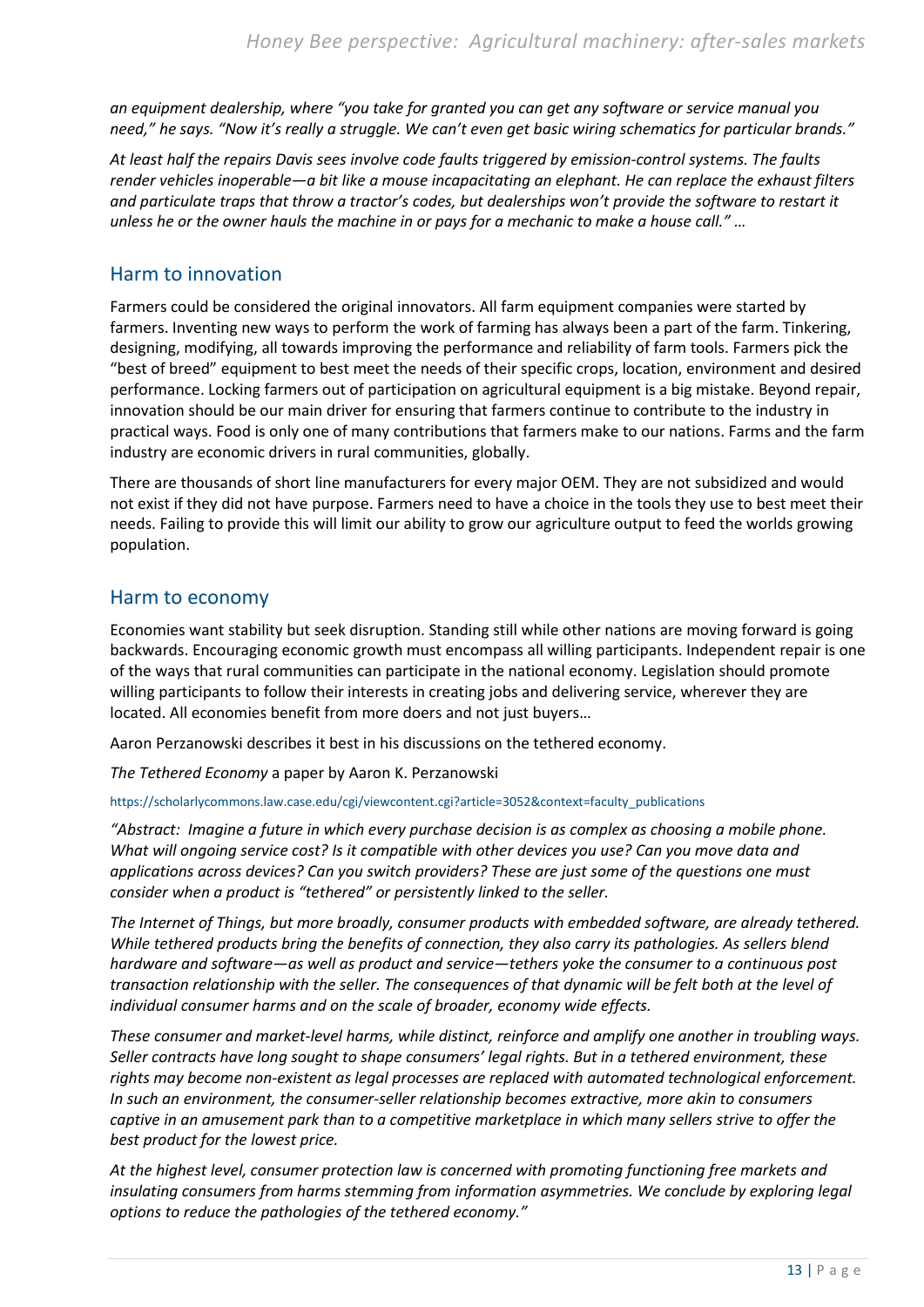### <span id="page-17-0"></span>OEM role in solution

When any company is run on shareholder value acquisition over the interests of their customers, bad things happen. Completion in any marketplace is important. The agricultural sector is relatively small in volume when comparted to something like automotive, however the need for diversity in product and innovation could be considered higher. When products are designed to do work, they gain importance over products that are designed for convenience or fun. OEMs in key industrial sectors should be held to a higher level of accountability as a result. Ideally this in internal to the OEM, as they recognize the importance of their work and the contributions and impacts they are making. Self-regulation vs. legislation is an eternal debate that ebbs and flows with the behaviour of companies. OEMs need to review their positions on the agricultural economy and their roles in it, and determine if the course heading they have set is true to the farmers they serve.

### <span id="page-17-1"></span>ACCC role in solution

Like our Competition Bureau of Canada, the ACCC is charged with enforcing regulations to protect from anticompetitive behaviour in the marketplace. When legislation is found wanting, you are able to recommend directions for new or revised legislation to better serve your nation's economy. You are asking all the right questions, and I trust that you will continue to pursue the best solutions for farmers and the agricultural sector, along with the rest of the economy.

Ownership is broken and needs to be repaired.

SDS/HB